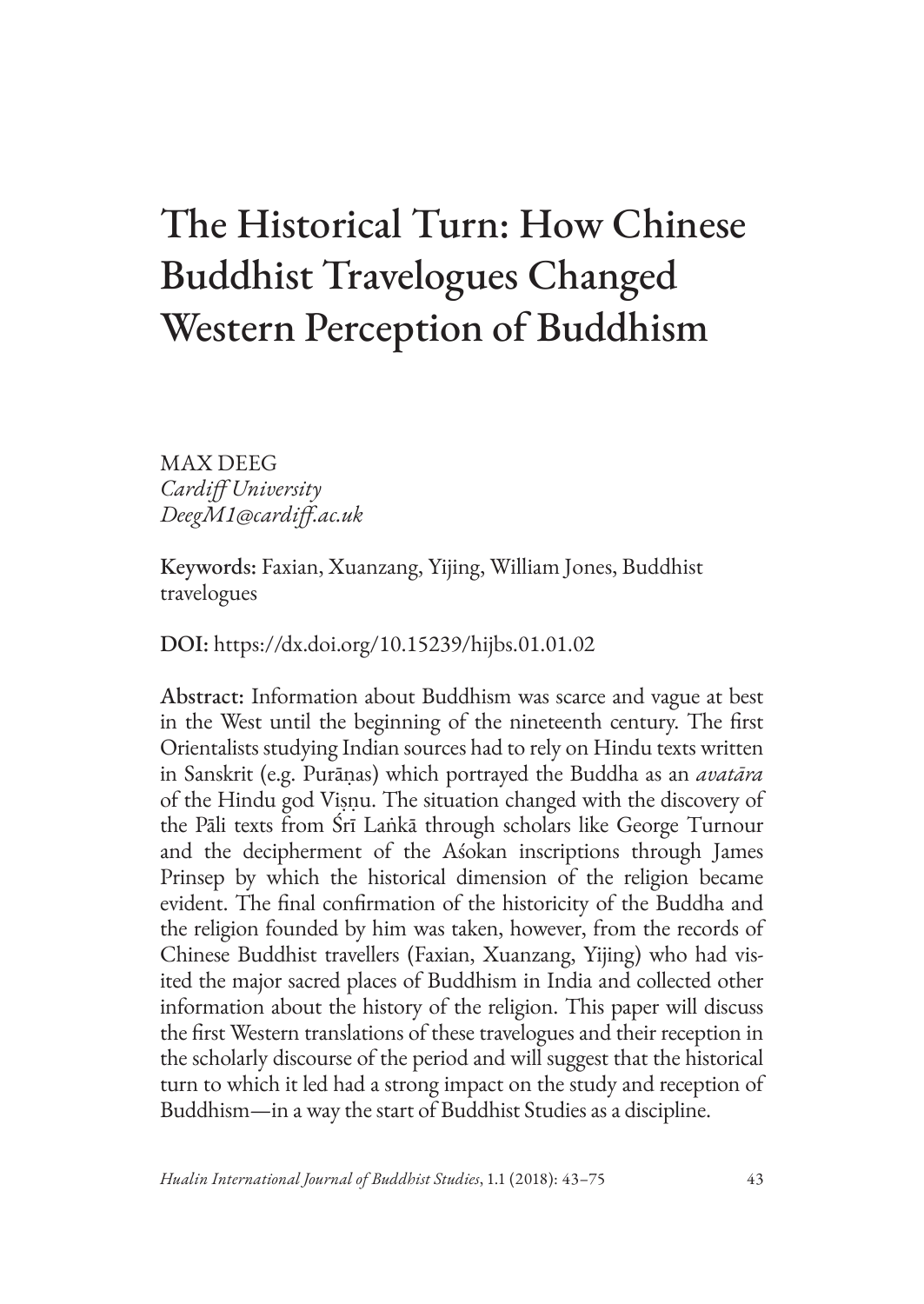In the year of 1786, in his third 'Anniversary Discourse' as the President of the Asiatick Society in Calcutta the 'arch-Orientalist' n the year of 1786, in his third 'Anniversary Discourse' as the William Jones (1746–1794)<sup>1</sup> stated: 'nor can we doubt that WOD or ODEN, whose religion, as the northern historians admit, was introduced into *Scandinavia* by a foreign race, was the same with BUDDH, whose rites were probably imported into *India* nearly at the same time, though received much later by the *Chinese*, who soften his name into FO.'2

Jones continues to speculate about 'an important point in the chronology of the Hindus, … the precise appearance of [BUDDHA], real or imagined, in this Empire [i.e. India]',<sup>3</sup> and concludes: 'we may fix the time of BUDDHA, or the ninth great incarnation of VISHNU, in the year one thousand and fourteen before the birth of CHRIST, or two thousand seven hundred and ninety-nine years ago.'4

These quotations reflect three major points:

- 1. There was no notion of Buddhism as a historically developed religion in its own right that has spread from India across Asia.
- 2. The main sources for the study of Indian antiquity were the Hindu sources like the Purāṇas according to which the Buddha was an *avatāra* of the Hindu god Viṣṇu.5

<sup>&</sup>lt;sup>1</sup> On Jones, see Cannon, *The Life and Mind of Oriental Jones*; and Franklin, *Orientalist Jones*.

<sup>&</sup>lt;sup>2</sup> 'The Third Anniversary Discourse, on the Hindus, delivered 2nd of February, 1786': Jones, *The Works of William Jones*, 28. Jones takes a similar stance in his fourth address from the year 1787 (on the Arabs) where he speculates that the Buddha came from Ethiopia, see Jones, *The Works of William Jones*, 42; Jones, *The Works of William Jones*, 291 (1788). On Jones' 'theology' in general see App, *William Jones' Ancient Theology*. On the pre-Jones reception of Buddhism see also Beinorius, 'Buddhism in the Early European Imagination', and on the Victorian reception see Almond, 'The Buddha in the West', and Almond, *The British Discovery of Buddhism*.

<sup>3</sup> Jones, *The Works of William Jones*, 28.

 $<sup>4</sup>$  Jones, 29.</sup>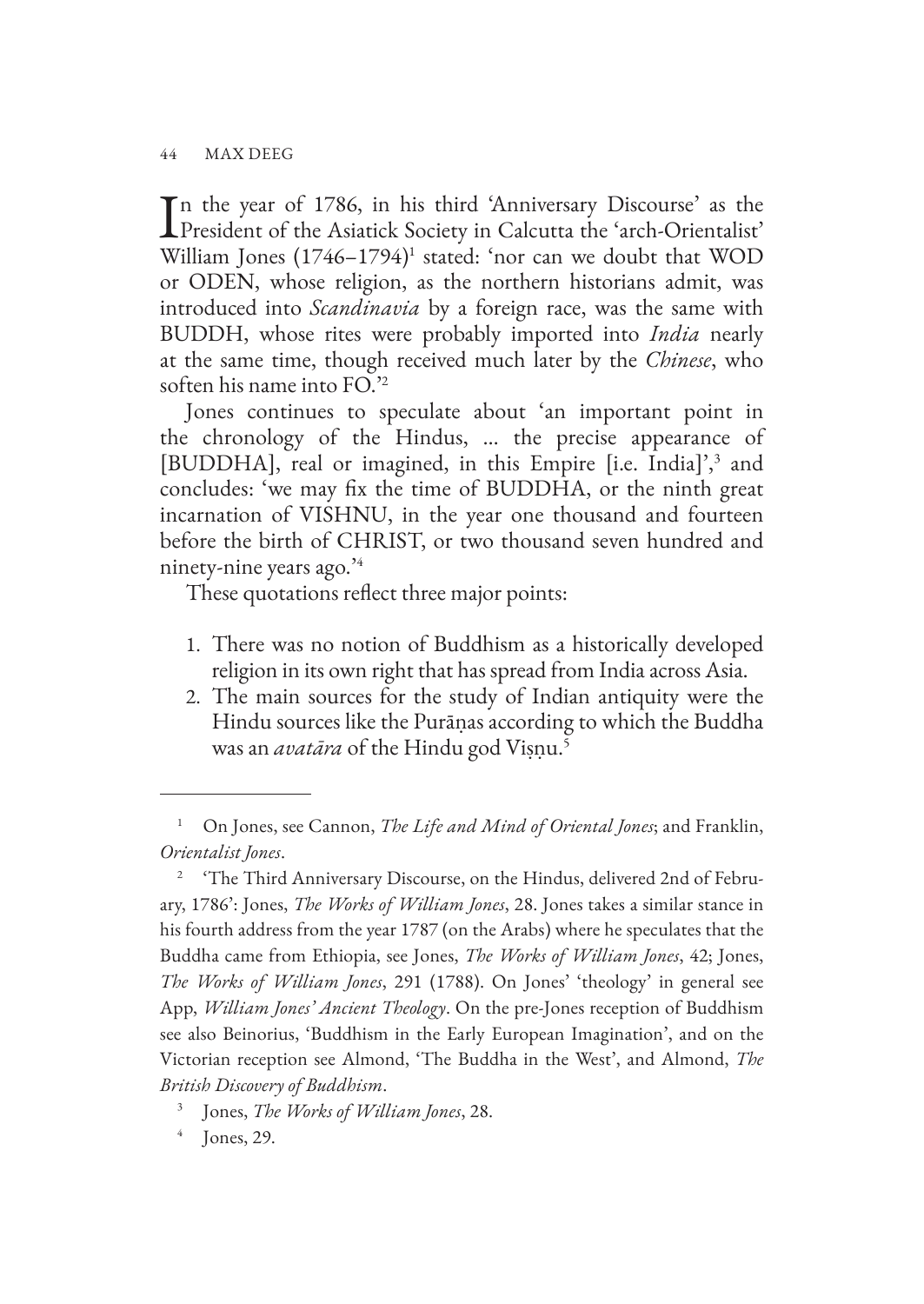3. There was an obsession with chronology and historicity, despite the fact that the Buddha was not recognized as a historical figure.

In the year 1788 Jones published another article on Indian chronology which highlights the fascination, even obsession, of generations of scholars to come with historicity not only in the studies of the Indian past.6 In this article Jones struggles again with the question how the obviously different dates of Buddha of the Purāṇas and other sources—like e.g. the Buddhist dictionary Amarakośa—could be reconciled by assuming that there were two different Buddhas, an older one, the *avatāra* of Viṣṇu, and a younger one who had tried 'to overset the whole system of the *Brahmans*',7 thus, in a way, de-historisizing both.

By statements like this Jones paved the way for the supremacy of Hindu Sanskrit sources far into the first half of the nineteenth century which went hand in hand with a disregard of Buddhist sources and Buddhism as an object worth of serious scholarly studies. As a prototype of evolving positivist and historicist attitude already Jones complained about the unhistorical nature of the Indian sources, while still insisting on their value for historical studies:

That no Hindu nation, but the Cashmirians, have left us regular histories in their ancient language, we must ever lament; but from Sanscrit literature, which our country has the honour of having unveiled, we may still collect some rays of historical truth, though time and a series of revolutions have obscured that light, which we might reasonably expect from so diligent and ingenious a people. The numerous Puránas and Itihásas, or poems mythological and heroic, are

<sup>&</sup>lt;sup>5</sup> In the 7th address (1790, on the Chinese) Jones calls the Buddha 'the BUDDHA of the *Hindus*': Jones, *The Works of William Jones*, 104; see also 107: 'the *Bauddhas*, indeed, were *Hindus*'.

<sup>6</sup> 'On the Chronology of the Hindus', Jones, *The Works of William Jones*, 281–313.

<sup>7</sup> Jones, *The Works of William Jones*, 290.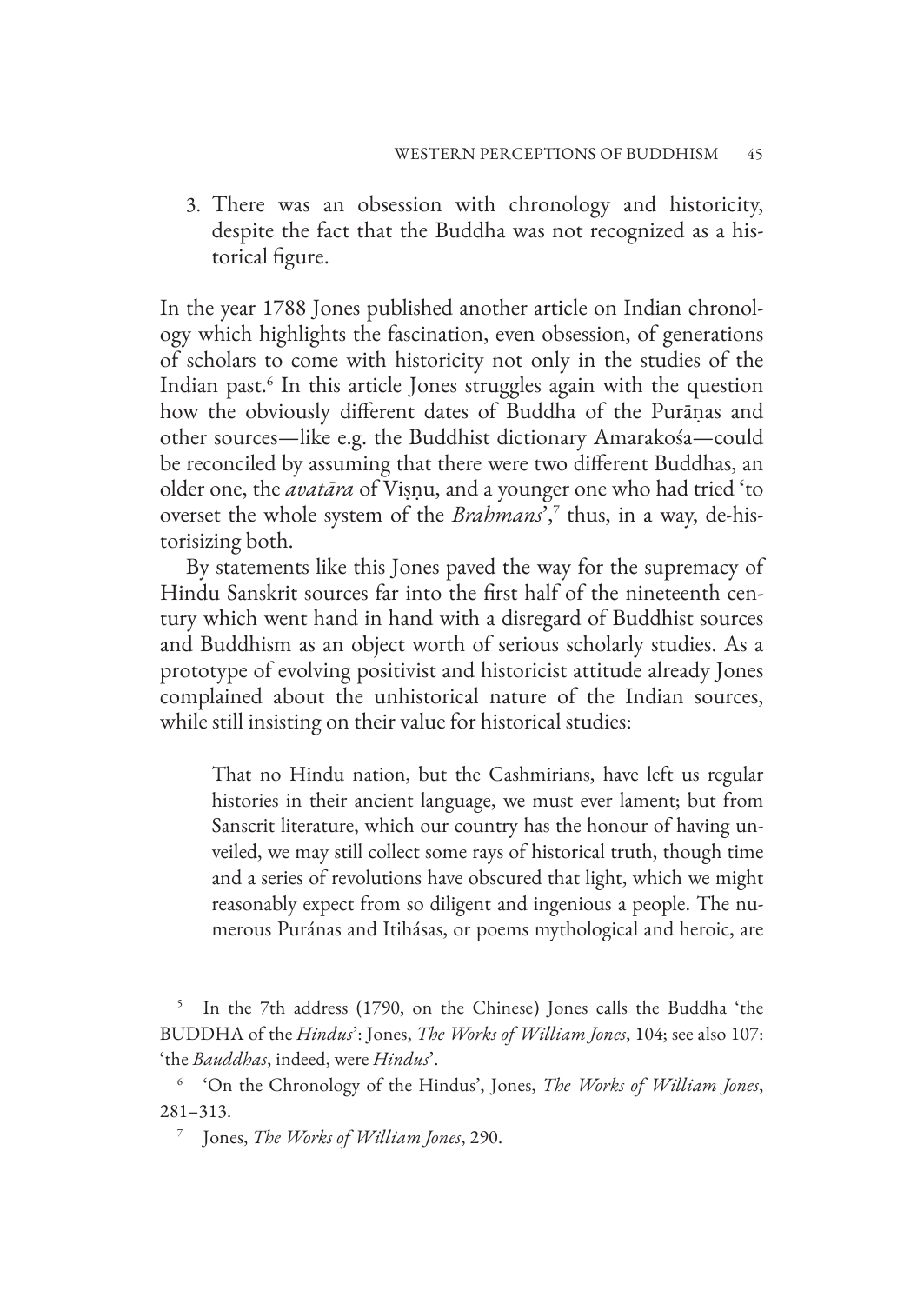completely in our power; and from them we may recover disfigured, but valuable, pictures of ancient manners and governments; …8

In this context Buddhism was either regarded as an import from abroad or as a side-product of Hinduism. Horace Hayman Wilson (1786–1860), for example, in his typical pro-Brahminical and anti-Buddhist style, thought that Buddhism had been brought to India from Central Asia, had become refined there and be re-exported outside of India.<sup>9</sup> The last view, that Buddhism was derived from Hinduism, was not restricted to the emphasis of the Buddha as an *avatāra* of Viṣṇu but also to Hindu influence on Buddhist teaching as far as it was known by the time.<sup>10</sup> Henry Thomas Colebrooke (1765–1837), for example, completely relying on Hindu sources, opined that '[t]he Jainas and the Bauddhas ... have been originally Hindus',<sup>11</sup> and that Buddhist doctrine was borrowed from the philosophical system of Sāṅkhya.12

The situation started to change in the thirties of the nineteenth century through the study of and making available of three new strands of sources which I would consider to be the beginnings of Buddhist Studies as a historical-critical academic discipline. One was the 'discovery' of the literature written in Pāli,<sup>13</sup> the 'church' language' of the Ceylonese Buddhists, particularly George Turnour's

<sup>8</sup> 'The Tenth Anniversary Discourse, on Asiatick History, civil and natural, delivered 28th of February, 1793', Jones, *The Works of William Jones*, 147.

<sup>9</sup> Wilson, 'Abstract of the Content of the Dul-vá', 8: '… [the Tartars] brought with them the faith of Bud'dha, and communicated it to India, whence it returned to them improved by the scholarship of learned converts. It is very doubtful, if Bud'dhism ever prevailed extensively in central Hindustan, …'

See Lopez, 'Buddha', and Lopez, *From Stone to Flesh*.

<sup>11</sup> Colebrooke, *Miscellaneous Essays*, 378 ('On the Philosophy of the Hindus. Part V: On Indian Sectaries', originally published 1824).

<sup>12</sup> Colebrooke, *Miscellaneous Essays*, 103 and 111 ('On the Védas, or Sacred Writings of the Hindus', originally published 1805).

<sup>13</sup> In 1791 (Jones, *The Works of William Jones*, 122) realized the affinity between Sanskrit and Pāli, as the canonical language of the Burmese (Ava), but still maintained that the 'Bauddhas' were originally Hindus.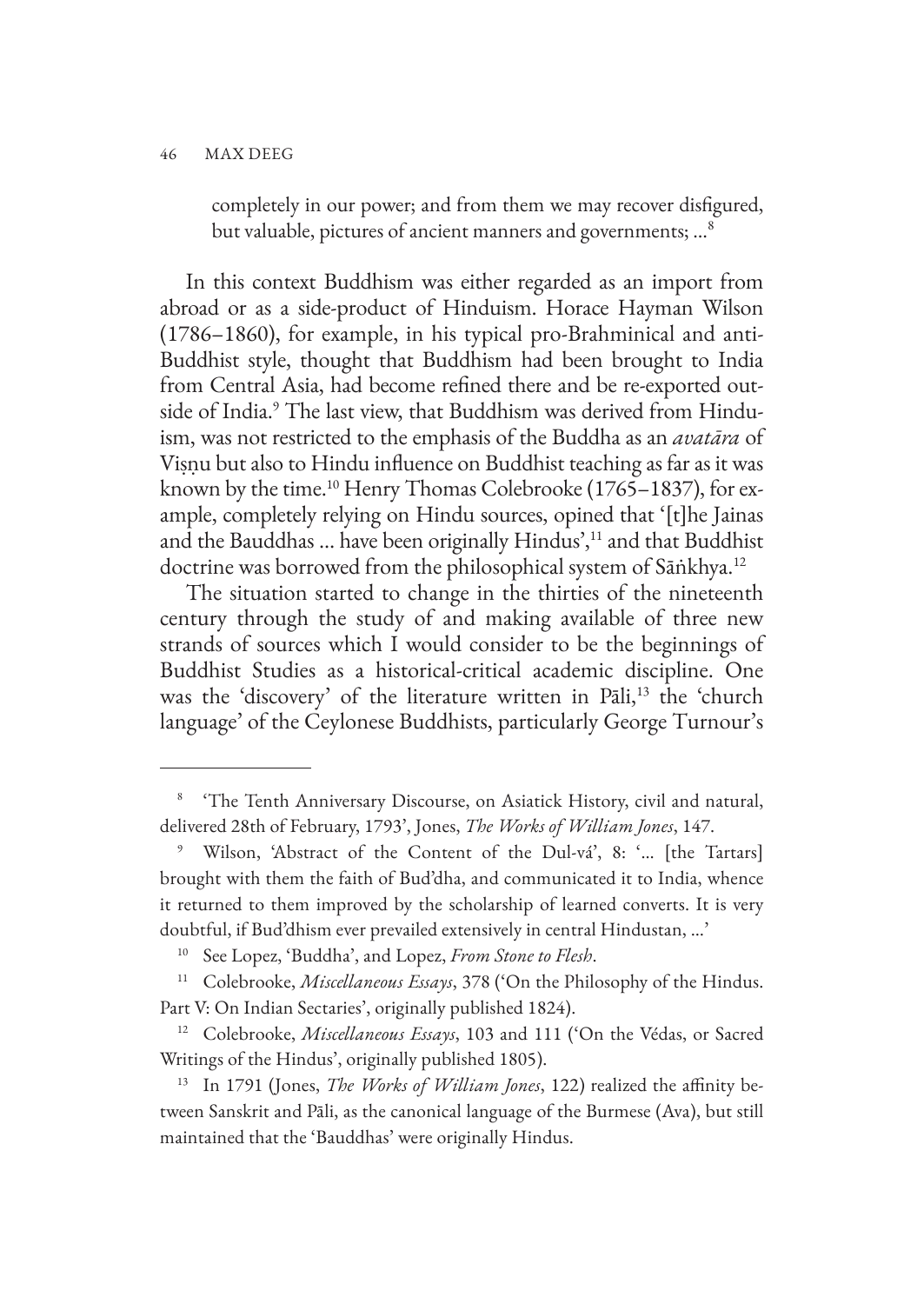(1799–1843) publication and translation of the Pāli-Buddhist historiography Mahāvaṃsa ('Great Chronicle').14 It was also Turnour who first pointed out the identity of the Greek Sandrakottos and Candragupta Maurya identified the king Piyadāsi Devānaṃpiya of the rock inscriptions as the third Mauryan king Aśoka.

The other 'discovery' was the decipherment of the autochthonous Indian scripts Brāhmī and Kharoṣṭhī through James Prinsep  $(1799-1840)^{15}$  and others which enabled scholars to read the numismatic and epigraphic sources, particularly the earliest specimens of Indian writing, the inscriptions of the Mauryan emperor Aśoka, which quickly established a sound basis for early Indian chronology and history.

The third pool of texts used for establishing the historicity of the Buddha and Buddhism as an original Indian religion were coming from outside of India. These were the records of early medieval Chinese Buddhist monks like Faxian 法顯 (ca. 340–420), Song Yun 宋雲 (beginning of the sixth century), Xuanzang 玄奘 (600 or 603–664), Yijing 義淨 (635–713) and others who had travelled to India in search of the Buddhist dharma. It is within this triangle of sources that Buddhist studies quickly developed into a true academic discipline in the nineteenth century's positivist tenets with its strong focus on historicity. The first two discoveries established a reliable chronology and the Chinese sources supported this by providing similar information and referring to places which marked the sites where the events presumably occurred.<sup>16</sup>

<sup>16</sup> See for example Barthélemy Saint-Hilaire, 'Caractère et vie de Çâkyamouni', 86, who points out the importance of Xuanzang's Record to confirm the dates and circumstance of the Buddha's *parinirvāṇa* and the early history of the saṅgha (the first *saṅgīti* or council).

<sup>14</sup> Turnour, *An Epitome of the History of Ceylon*, and Turnour, *The Mahávanso*.

<sup>15</sup> See the collection of articles in Prinsep, *Essays on Indian Antiquities*, 1. On Prinsep's decipherment of Indian scripts see Salomon, *Indian Epigraphy*, 203. For the 'discovery' of Buddhism by colonialist British officers and administrators see Allen, *The Buddha and the Sahibs*.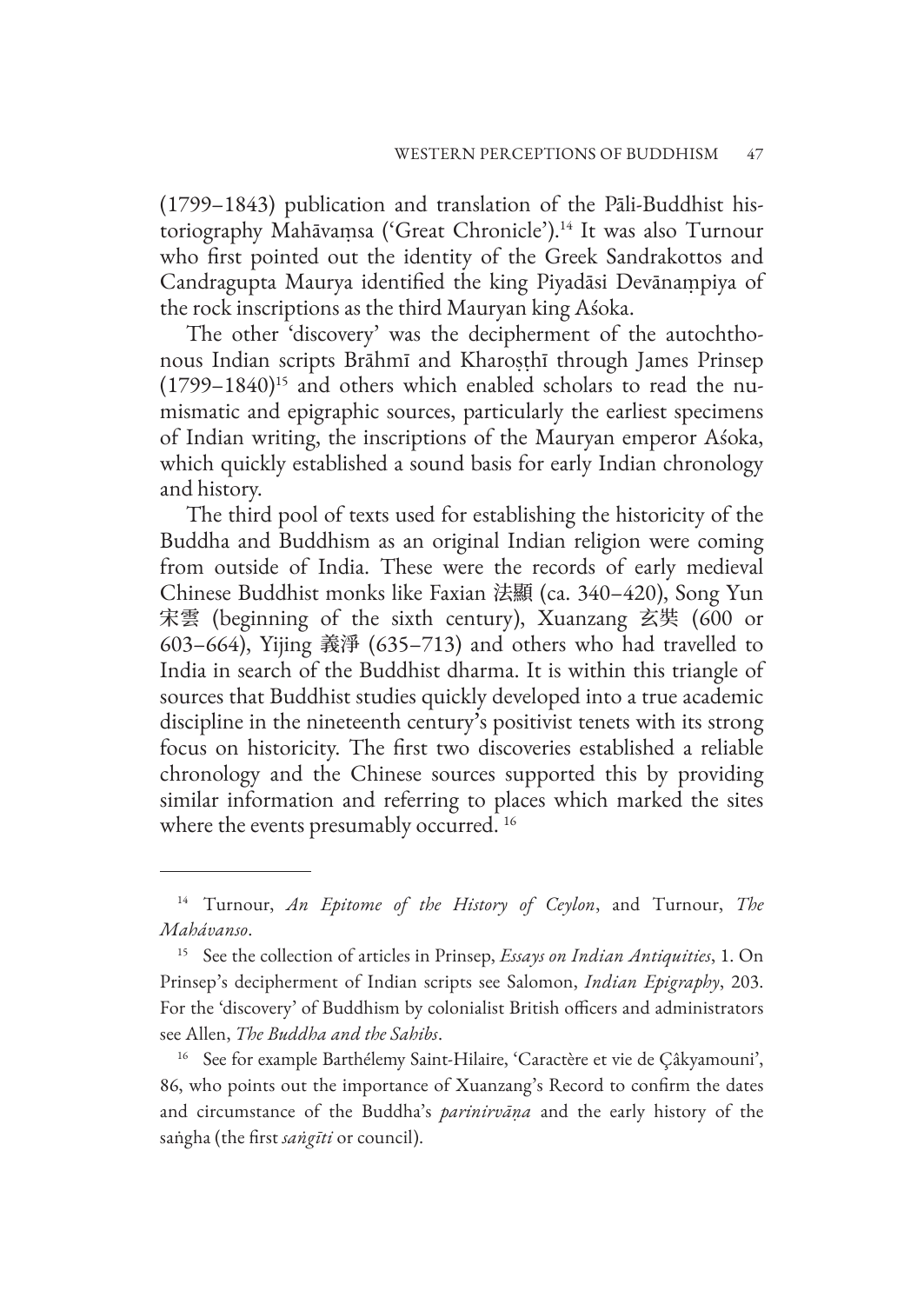This paper will concentrate on those texts which we are now used to call the Chinese Pilgrim Records.17 Nowadays we take more or less for granted, to some extent even quite uncritically, that these texts contain a lot of historical and geographical information about Buddhism in Central Asia and in India.18 However, this 'position' of the records was not established at the time when they were discovered and worked on, and their historical value was, for a short period between the late 30s and late 50s of the nineteenth century, quite disputed. In this paper I will attempt to follow the reception of their first translations which leads, together with the other discoveries and factors I have pointed out earlier, to what I would call the gradual 'historisization' of the study of Buddhism in the second half of the nineteenth century.

In the year 1833 the German Sinologist Karl Friedrich Neumann  $(1793-1817)^{19}$  published an article, 'Pilgerfahrten buddhistischer Priester von China nach Indien' ('Pilgrimages of Buddhist Priests from China to India'), in which he discussed the respective Chinese sources and translated parts of the early sixth century record of Song Yun, a text incorporated in the *Luoyang qielan ji* 洛陽伽藍記 (*T* no. 2092) ['Record of Monasteries in Luoyang']. At that time Jean-Pierre Abel Rémusat (1788–1832),<sup>20</sup> the first professor of Sinology in Paris, had already worked for some time and before his death on his translation of Faxian's record, the *Foguo ji* 佛國記 (*T* no. 2085) ['Record of Buddhist Kingdoms'], which was then published posthumously in the year 1836 as the first full translation of one of the travelogues.

A table of the *translationes principis* of these Chinese Buddhist records (until the end of WW II) demonstrates that most of the work

<sup>17</sup> For a discussion of the texts as genres see Deeg, 'When Peregrinus is not Pilgrim'.

<sup>18</sup> Thus, de Jong, *A Brief History of Buddhist Studies*, 26, in his overview of Buddhist Studies, after a very long and detailed discussion of other early scholars' work, is very brief in his discussion of the Chinese records: 'Of great importance for the study of Indian Buddhism is the work done by Sinologists. Abel Rémusat, …, translated Fa-hsien's Fo-kuo-chi. … His successor, Stanislas Julien, translated the life of Hsüan-tsang and his *Hsi-yü-chi* (…)'.

<sup>19</sup> On Neumann, see Walravens, *Zur Geschichte der Ostasienwissenschaften*, 173.

<sup>20</sup> Walravens, *Zur Geschichte der Ostasienwissenschaften*, 13.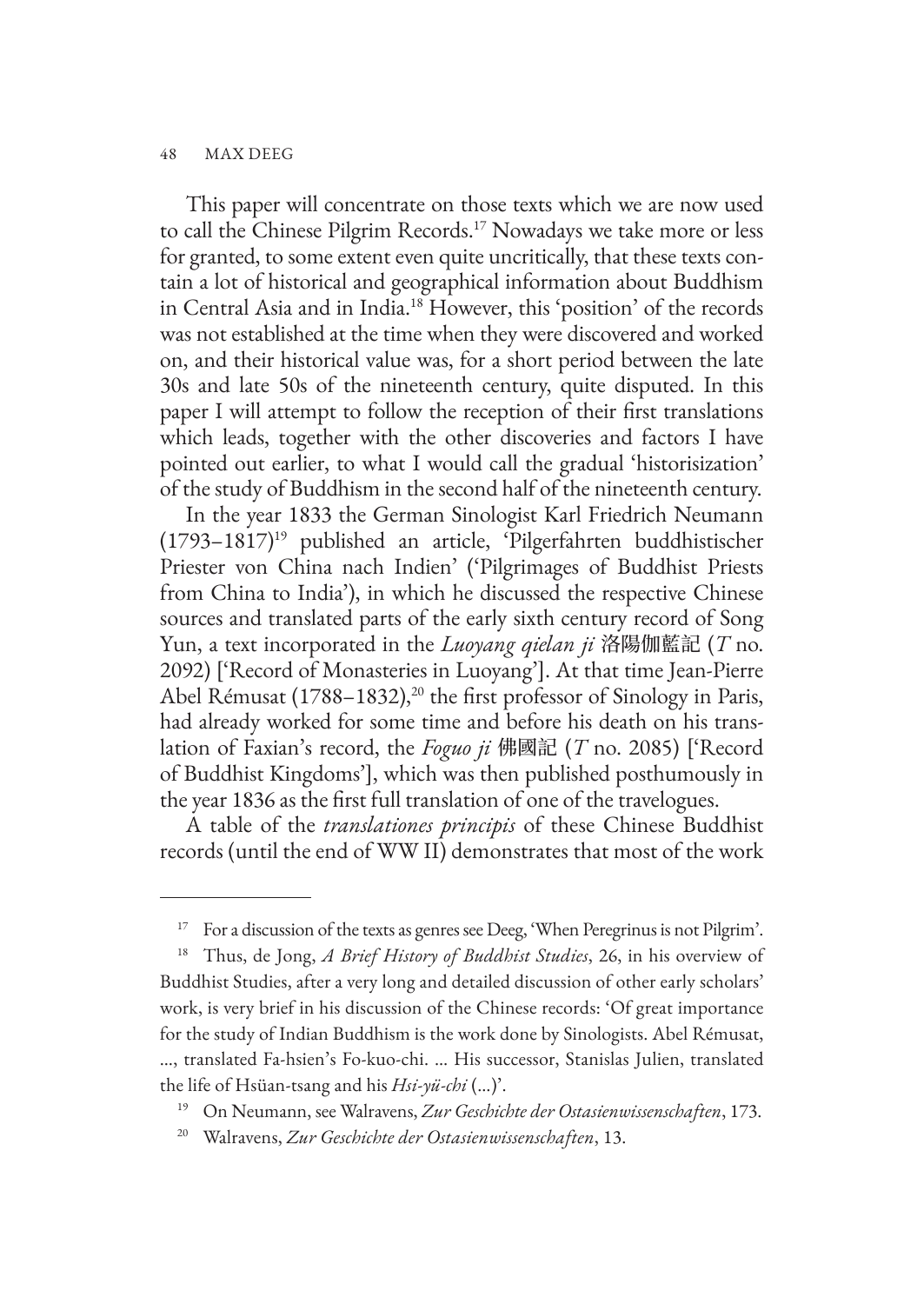in the first part of the nineteenth century was done by French scholars (Table 1):

| Year      | Scholar(s)                          | Title                                                                                |
|-----------|-------------------------------------|--------------------------------------------------------------------------------------|
| 1836      | Abel Rémusat                        | Foĕ Kouĕ Ki                                                                          |
| 1853      | Stanislas Julien                    | Histoire de la vie de Hiouen-Thsang                                                  |
| 1857-1858 | Stanislas Julien                    | Mémoires sur les contrées occidentales                                               |
| 1869      | Samuel Beal                         | Travels of Fah-Hian and Sung-Yun                                                     |
| 1884      | Samuel Beal                         | $Si$ -Yu-Ki                                                                          |
| 1886      | James Legge                         | A Record of Buddhistic Kingdoms                                                      |
| 1888      | Samuel Beal                         | The Life of Hiuen-Tsiang                                                             |
| 1894      | Édouard Chavannes                   | Mémoire composé à l'époque de la Grande<br>Dynastie T'ang sur les religieux éminents |
| 1895      | Sylvain Lévi & Édouard<br>Chavannes | 'L'itinéraire d'Ou-K'ong (751–790)'                                                  |
| 1896      | Takakusu Junjirō                    | A Record of the Buddhist Religion                                                    |
| 1903      | Édouard Chavannes                   | 'Voyage De Song Yun'                                                                 |
| 1904-1905 | Thomas Watters                      | On Yuan Chwang's Travels                                                             |
| 1923      | Herbert A. Giles                    | The Travels of Fa-hsien                                                              |
| 1938      | Walter Fuchs                        | Huei-ch'ao's Pilgerreise                                                             |

**TABLE 1** List of translated Chinese Buddhist records.

The predominance of the French, not only in translating the Chinese travelogues, but also in Buddhist Studies in general at that time with scholars like Eugène Burnouf (1801–1852) as leading figures, is obvious.21 It certainly had to do with a set of circumstances, one

<sup>21</sup> On Burnouf, see Yuyama, *Eugène Burnouf*, and Lopez, 'Introduction*'*.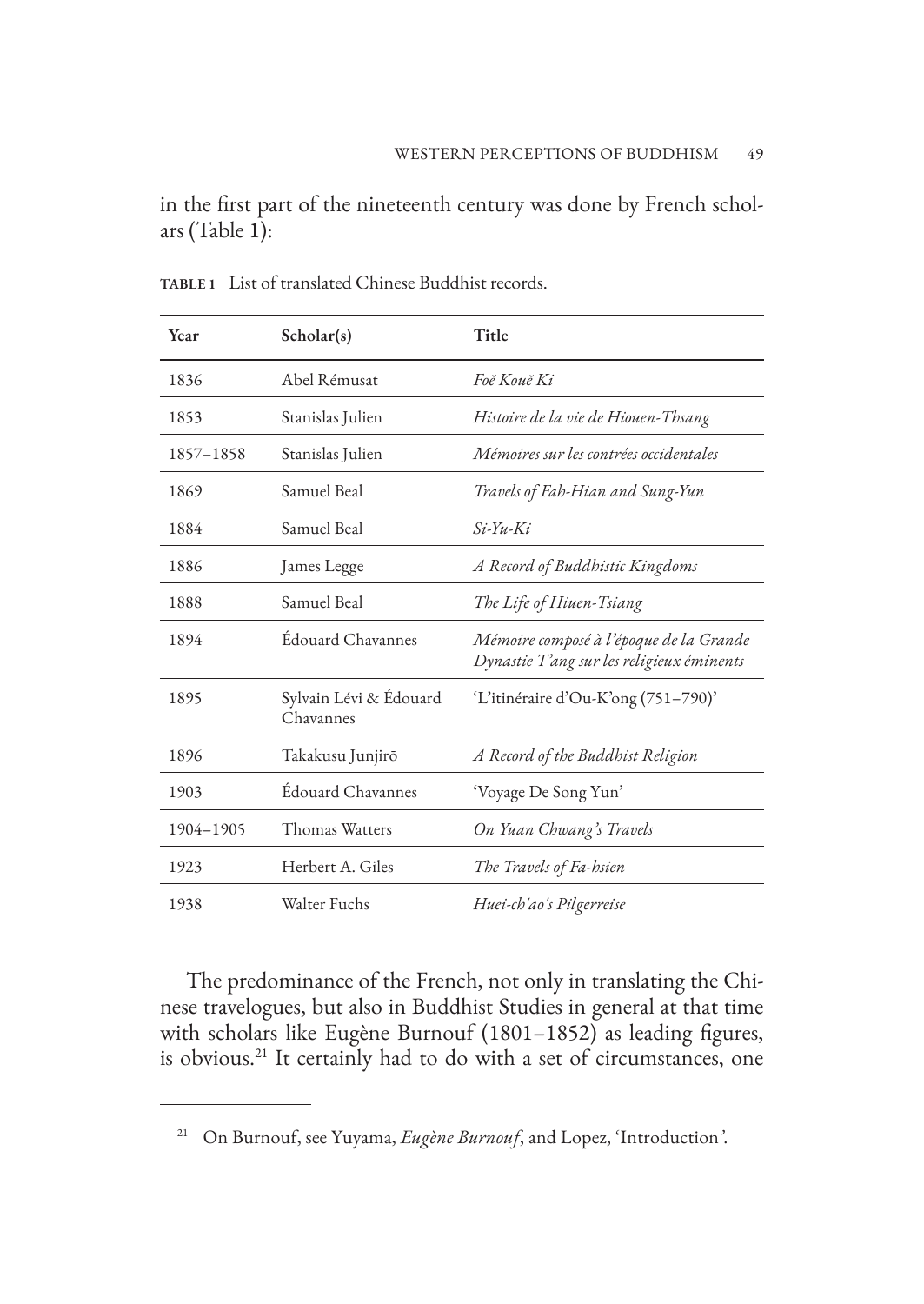of them being the British natural focus on the past of their Indian subjects and the existing texts from antiquity which were Hindu Sanskrit texts, and a certain neglect of Chinese studies in Great Britain in that period which was only mended in the second half of the nineteenth century. The first French translations of Faxian's and Xuanzang's reports by Rémusat and Julien were met with some reservation by British scholars, a view that was overcome quickly by the obvious value of the texts and the historical information which they contained and delivered.

While Neumann's first attempt to introduce these Chinese sources to the scholarly readership was not successful, one of the first references—if not the first at all—to the Chinese Buddhist travellers and their reports in the English-speaking world in form of a review of Rémusat's translation of the oldest of the Chinese records, Faxian's travelogue, was made by the Indologist Horace Hayman Wilson, the first holder of the Boden Chair of Sanskrit at Oxford University (since 1832) and director of the Royal Asiatic Society (since 1837), in first issue of the fifth volume of the *Journal of Royal Asiatic Society*  from the year 1839. It, as to be expected from a stern representative of Hindu matters with a not-always-concealed disrespect for Buddhism and the value of its sources for historical studies, $^{22}$  acknowledged the value of the work in a rather reluctant way:

The accounts which [Faxian] gives are such as might be expected from his religious character, and, to say the truth, are somewhat meager, relating almost exclusively to the condition in which the religion of Buddha existed at the different places which he visited. $^{23}$ 

Wilson also mentions Xuanzang's record, the *Datang xiyu ji* 大唐 西域記 (*T* no. 2087) ['Record of the Western Regions of the Great

<sup>&</sup>lt;sup>22</sup> See for example Wilson, 'Abstract of the Content of the Dul-vá', 6: 'Any thing like real chronology is, if possible, more unknown in Baud'dha than Brahmanical writings; and it is in vain therefore to expect any satisfactory specification of the date at which the *Buddha* SA'KYA flourished.'

<sup>&</sup>lt;sup>23</sup> Wilson, 'Account of the Foe Kúe Ki', 108.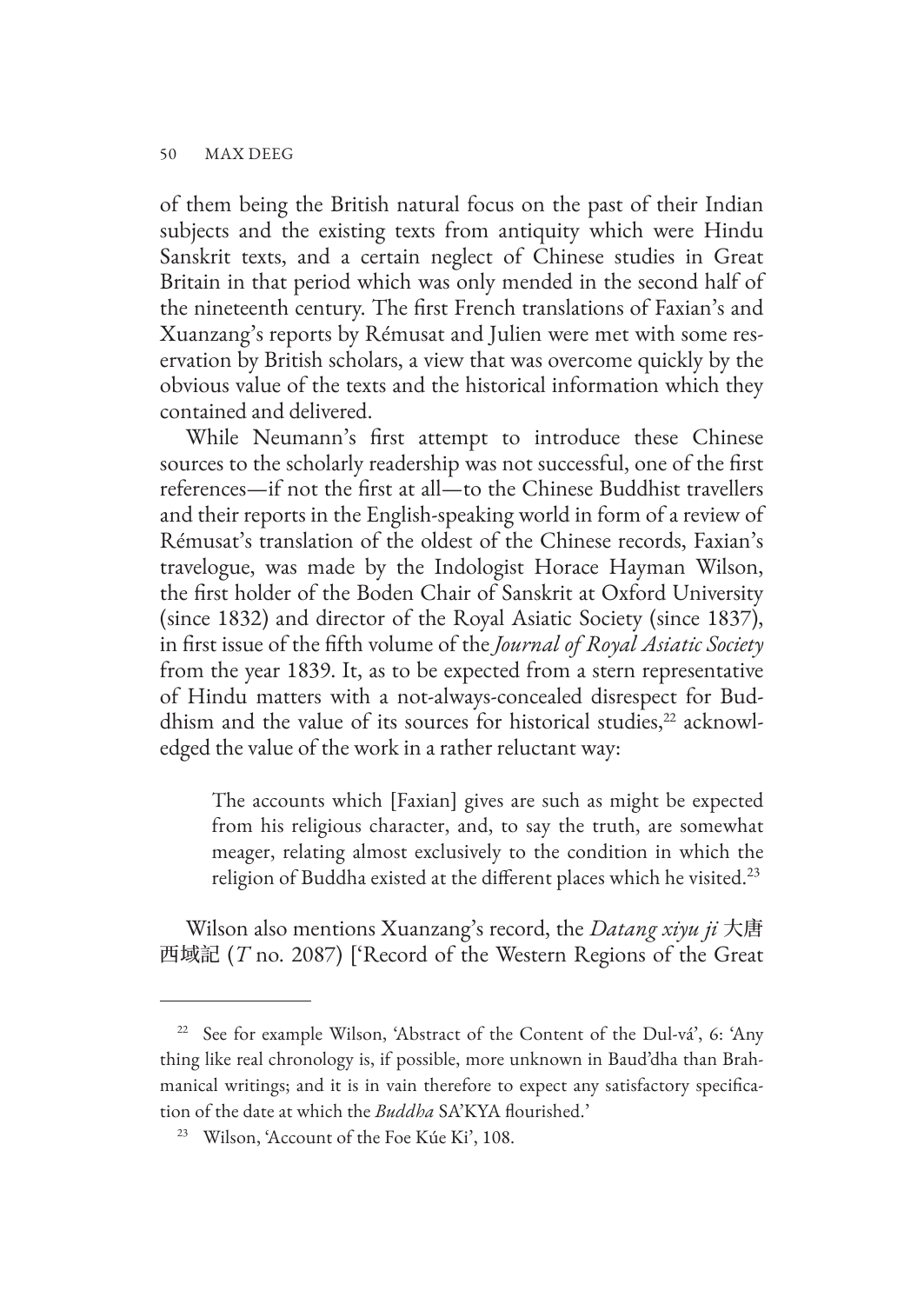Tang'], of which he knew through an overview given by the French orientalist Ernest Augustin Xavier Clerc de Landresse (1800–1862), and states that 'it would be an object worthy of this Society to procure the original from China, if possible, and contribute to its translation.', $24$  a wish that was only fulfilled almost half a century later by Samuel Beal's translation.

In the second issue of the sixth volume of the Society's Journal (1841) William Henry Sykes (1790–1872), at that time a retired colonel—according to the quoted article a Lieutenant-Colonel—of the East India Company's troops and a director of the East India Company, published a very long and in some passages quite deviating and meandering discussion of Rémusat's translation of Faxian's travelogue in which he highlights, at the beginning, the historical value of this text much more dramatically than Wilson did two years before:

Our Sanskrit scholars have sought, in the depths of Brahmanical literature, for the means of illustrating the political, the religious, the moral, and the social condition of that ancient people, over whose minds it has hitherto been believed that Brahmans exercised from the earliest times unbounded sway. The inquirers sought for facts and they found fables; they looked for historic lights, and they found poetic coruscations, which served only to render the darkness in which truth was enveloped even more impenetrable. … In this state of hopelessness, with respect to the means of elucidating the ancient history of India, there break upon us lights from the most unexpected sources—from the literature of that remarkable people, the Chinese—which will go far to dissipate the mists which have hitherto obscured our view, and will give our judgements a wider scope of action, and our deductions a more stable basis than we hitherto possessed.<sup>25</sup>

Sykes here clearly recognises the value of the Chinese record and highlights as the most important task of these sources to unveil the

<sup>&</sup>lt;sup>24</sup> Wilson, 'Account of the Foe Kúe Ki', 109.

<sup>&</sup>lt;sup>25</sup> Sykes, 'Notes on the Religious, Moral, and Political State', 248.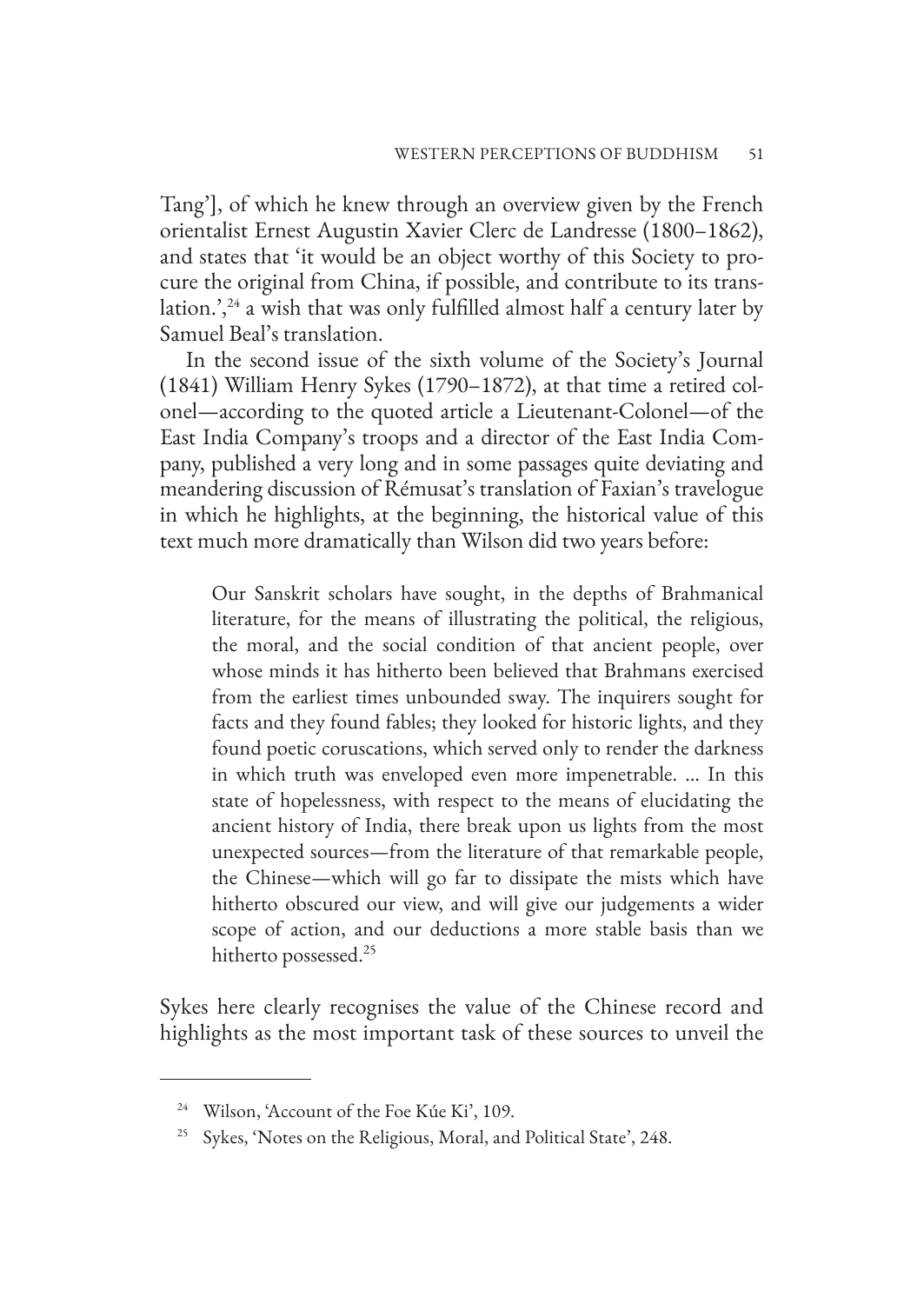ancient history of India rather than relying on unhistorical Indian sources. This positive assessment was not necessarily shared by all scholars working on Buddhism and its history. Eugène Burnouf, in his voluminous 'Histoire du Bouddhisme indien', first published in the year 1844, emphasizes the importance of the Buddhist Sanskrit sources recently sent to him by Brian Hodgson from Nepal for the study of Buddhism, the main aim of which was for the great French orientalist himself to explain the origins of the religion and its development in India.<sup>26</sup> As a consequence Burnouf hardly makes use of Faxian's record available to him in Rémusat's translation; $^{27}$  for him the work of the Hungarian Csoma de Cörös (Körosi Csoma Sándor, 1784–1842) on the Tibetan Buddhist texts, quite similar to what he himself was doing on the basis of the Sanskrit texts, was more valuable.<sup>28</sup>

The slowly growing recognition in the English-speaking and -writing scholarly community of the value of the Chinese records resulted in an English translation of Rémusat's book by J. W. Laidlay, published in 1848, which the translator extended by some long notes on Indian matters in which he draws, as almost to be expected, on the 'expertise' of H. H. Wilson.

<sup>26</sup> Burnouf, *Introduction à l'histoire du Buddhisme indien*, xxxvi: 'Une histoire du Buddhisme, pour être complete, devrait donc, après avoir expliqué l'origine de cette religion, et exposé les vicissitudes de son existence dans l'Inde, la suivre hors de sa terre natale, et l'étudier chez les peoples qui l'ont successivement receuillie.' ('For a history of Buddhism, therefore, to be complete, it should therefore, after having explained the origin of this religion and set forth the vicissitudes of its existence in India, follow it beyond its native soil and study it among the peoples who successfully received it.' English translation, 51.)

<sup>27</sup> Burnouf only makes use of the *Foguo ji* in his discussion of the bodhisattva Mañjuśrī: Burnouf, *Introduction à l'histoire du Buddhisme indien*, 34, and *Introduction to the History of Indian Buddhism*, 148. One wonders if Burnouf would have used Julien's translation of the Xiyu ji in the same negligent way if he had had the chance to consult it.

<sup>28</sup> Burnouf, *Introduction à l'histoire du Buddhisme indien*, 5; Burnouf, *Introduction to the History of Indian Buddhism*, 59.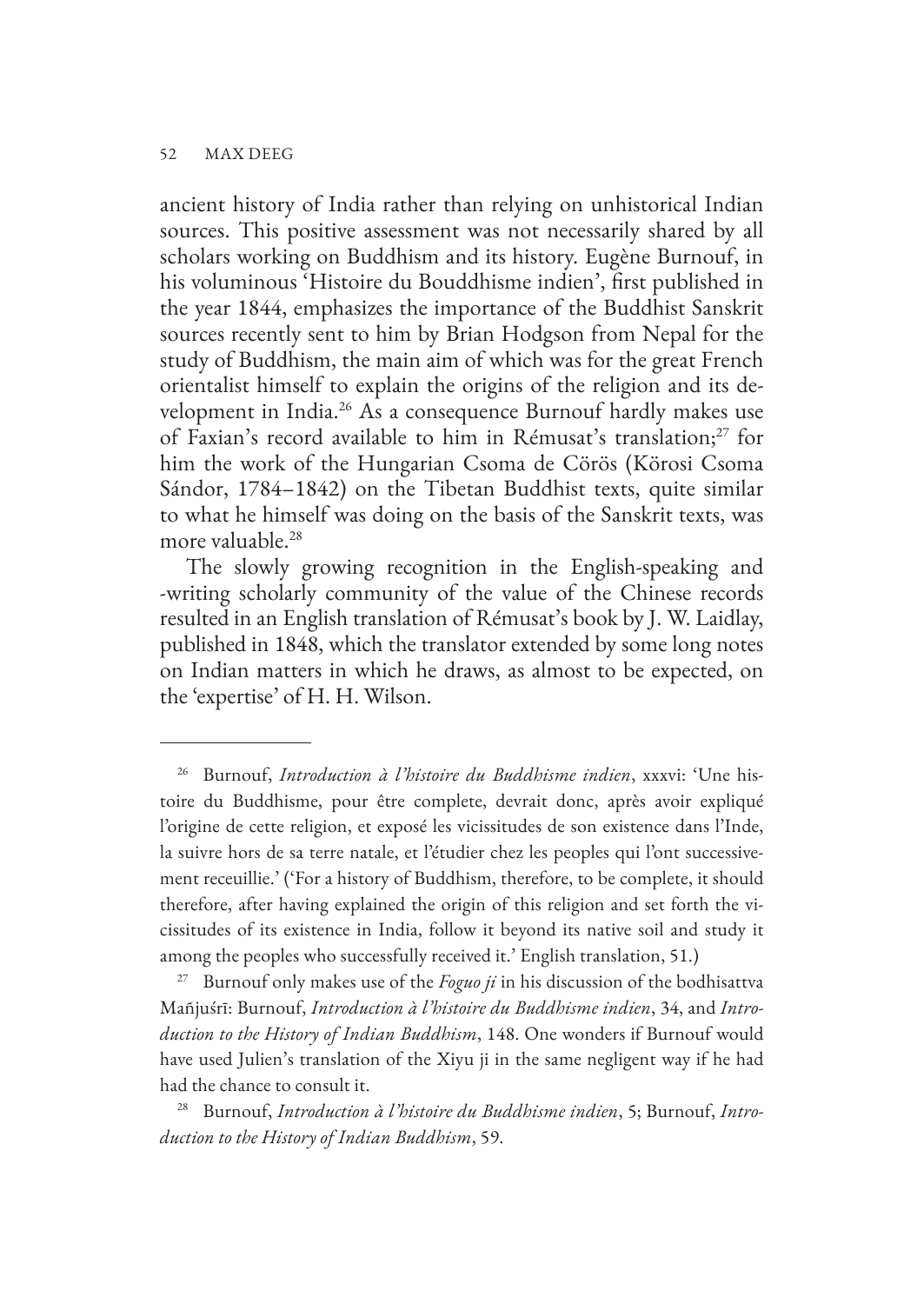Strangely enough, in this first period of reception of the travelogues the high estimation as a historical source for Xuanzang's much longer and detailed report which prevailed from the middle of the nineteenth century until today was not in place,<sup>29</sup> certainly also because Sykes, like Wilson before him, only knew the paraphrase of the Xiyu ji by Landresse. Of Xuanzang's record Sykes gives the following judgement:

[Xuanzang's] narrative has the drawback of being inflated and prolix. He is puerilely superstitious, and teems with absurd legends, and is altogether destitute of that simplicity and good faith which characterize Fa hian.<sup>30</sup>

In a lecture giving an overview of the research on the state of research of ancient Indian history and literature published in the *Journal of the Royal Asiatic Society* in 1852 Wilson, without having much more information about the content and historical context of Xuanzang's record than he had earlier, launched severe criticism:

Those who are interested in the history of India, however, look with anxious anticipation to the translation of M. Jullien [*sic*] of the travels of Hwan Tsang in India in the sixth and seventh centuries: it is said to be completed, but awaits some supplementary dissertations, as on the Buddhist chronology and the concordance of Sanskrit and Chinese names. In the meantime, a fragmentary memoir of Hwan Tsang, translated by M. Jullien [*sic*], has been communicated by him to the French Academy, and is separately printed.<sup>31</sup> It is of very legendary—that is, of a very mendacious—character, and is not

<sup>&</sup>lt;sup>29</sup> The attempt of the British military officer William Anderson to show that Xuanzang's Record was influenced by Russian and Jesuit conspirators and therefore a fake is mentioned by Julien, *Histoire de la vie de Hioun-Thsang*, lxviii.

<sup>&</sup>lt;sup>30</sup> Sykes, 'Notes on the Religious, Moral, and Political State', 322.

<sup>&</sup>lt;sup>31</sup> It should be noted that four years later in the same journal in which another article by Wilson on the history of Buddhism appeared (Wilson, 'On Buddha and Buddhism') Julien (Julien, *Extrait du Livre IV*) published an extract of his translation of fascicle 4 of the *Xiyu ji* which clearly had the objective of silencing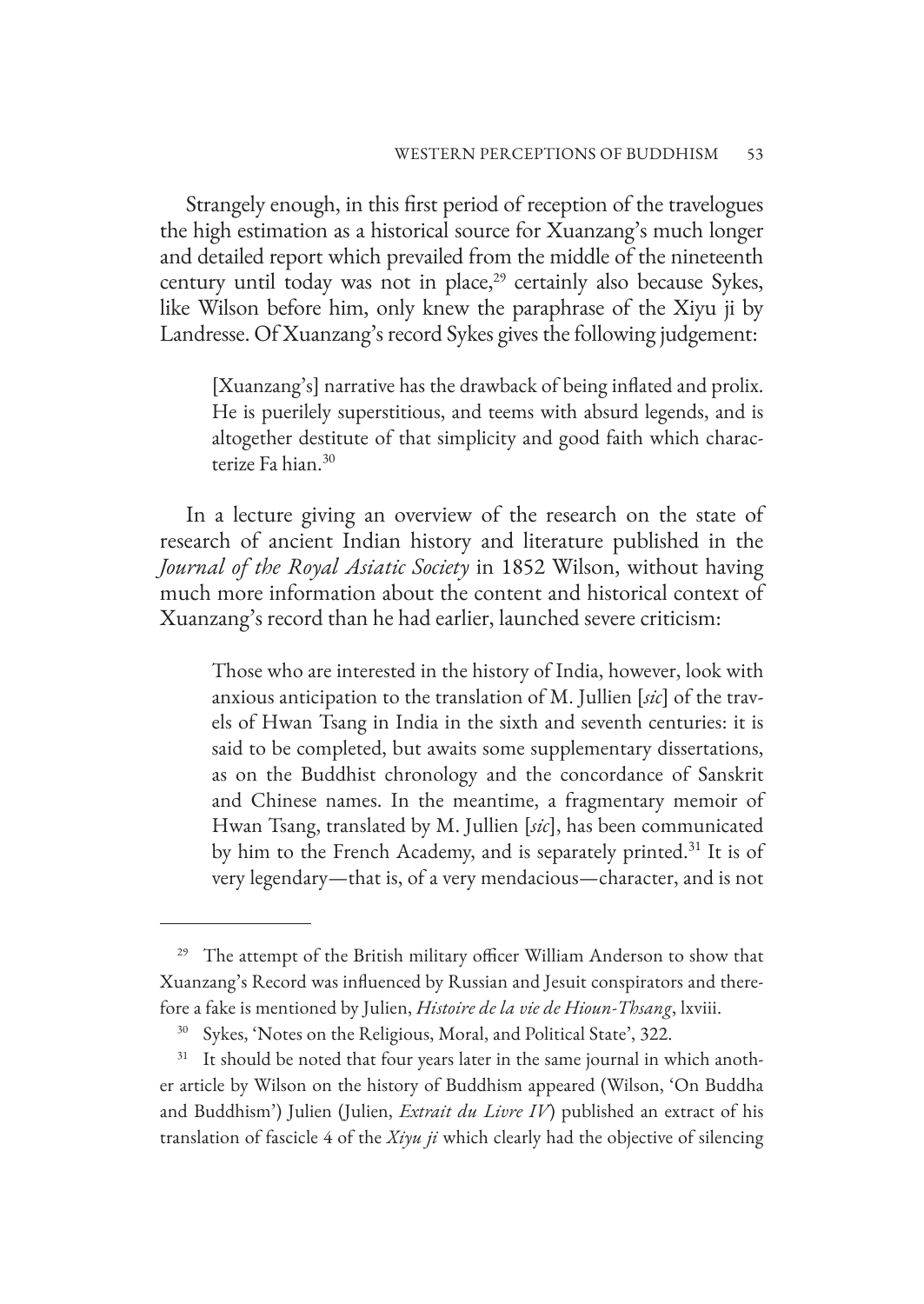calculated to inspire any prepossession in favour of the authenticity of Hwan Tsang's travels.32

The bias of Wilson's remarks and his doubts about the authority of Xuanzang and the authenticity of his Record were rebuked by Julien himself a couple of months later in the introduction to his translation of the Xuanzang biography:

An Indologist who quite rightfully enjoys universal esteem has shown on the same subject [Xuanzang's record]—we regret to tell him this—a heavy-handedness and a haste which correspond badly to the normal moderation of his spirit and maturity of his judgement. We take the liberty to remind this illustrious Orientalist that the record of *Hiouen-thsang* was composed on imperial order in 648, and that it was already analysed in detail in the great encyclopaedia *Fa-youen-chou-lin* some years after the death of the author (in 669) so much for the age of the work. The courageous travels of the Buddhist monk are common knowledge in China and present themselves with the double authority of the contemporaneous biographies and the official historiographies of the *Thang* dynasty under which he lived. We would like to think that Mr. Wilson will make it his task to examine in a more conscious way the present work [i.e. the translation of the Biography] and that, after having read it with all the care he is able to, he will do more justice to Hiouen-thsang in order to rectify his first, rather unrestrained opinion about the truthfulness of this famous pilgrim and the authenticity of his journey which he has expressed a couple of months ago. $33$ 

the criticism against the historical value of the text: it contains information about the political history, for example, about the kings Mihirakula (Mahirakoula) and Bālāditya (Gupta).

<sup>&</sup>lt;sup>32</sup> Wilson, 'Lecture on the Present State', 213.

<sup>33</sup> Abbreviated from Julien, *Histoire de la vie de Hioun-Thsang*, lxx.: 'Un indianiste, qui jouit en bon droit d'une estime universelle, a montré sur le même sujet [l'accueil de Xuanzang; MD], nous regrettons pour lui de le dire, une sévérité et precipitation qui répondent mal à la modération habituelle de son esprit et à la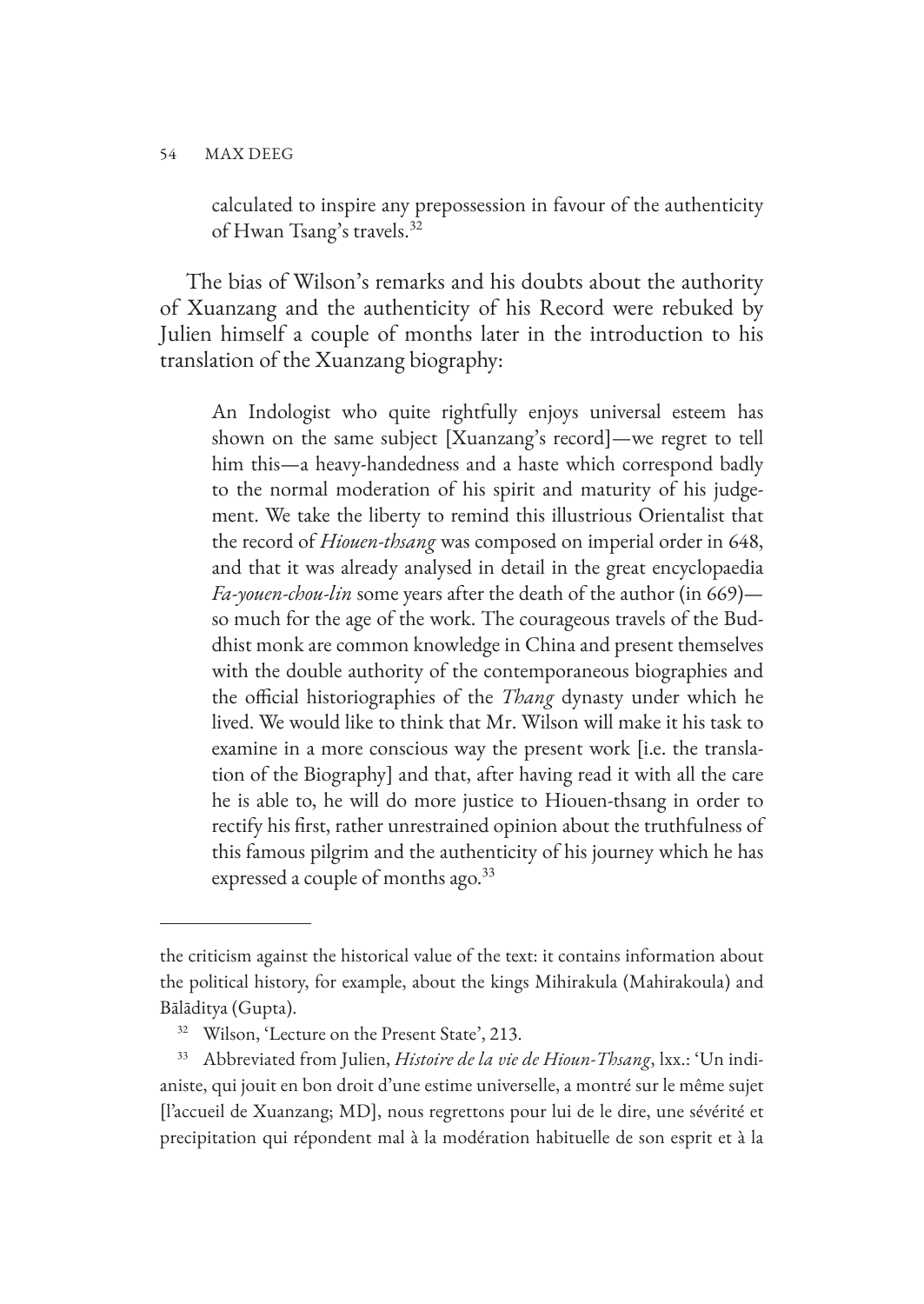But old habits die hard. The harsh criticism which both he himself and Sykes had brought forward earlier is still echoed by Wilson in his 1860 summary of Stanislas Julien's translation of the *Datang Xiyu ji* when he deplores at the end of his article:

It is much to be regretted that our enterprising pilgrim should have devoted his inquiries so almost exclusively to the objects of his superstitious veneration, and have entered so little into details we should have infinitely preferred, respecting the social and political condition of India.34

This remark clearly reflects, besides being religiously and culturally biased, the typical historicist approach according to which only the historical facts counted that Wilson asked for—but could not provide, I am tempted to add, himself from his Hindu sources.

However, judgements like Wilson's and Sykes' did not prevail long, and Orientalists became aware of the importance of Xuanzang's

maturité de son jugement. Nous prendront la liberté de rapeller à cet illustre orientaliste, que la relation de *Hiouen-thsang* a été composée par ordre impériale en 648, et que peu d'années après la mort de l'auteur (en 669), elle se trouvait déjà analysée en détail dans la grande encyclopédie *Fa-youen-chou-lin*; voilà pour l'âge de l'ouvrage. Quant aux pérégrinations courageuses du religieux bouddhiste, elle sont en Chine de notoriété publique, et se présentent avec la double garantie des biographies contemporaines et des Annales officielles de la dynastie des *Thang*, sous laquelle il a vécu. Nous aimons à penser que M. Wilson se fera un devoir d'examiner conscieusement le présent ouvrage, et qu'après avoir lu avec toute l'attention dont il est capable, il sera assez juste envers *Hiouen-thsang*, pour rectifier le premier l'opinion peu mesurée qu'il a émise il ya quelques mois, sur la véracité de ce célèbre pèlerin et sur l'authenticité de son voyage.'

<sup>34</sup> Wilson, 'Summary Review of the Travels of Hiouen Thsang', 137. Wilson also refers to 'rare, scattered, and meagre' 'notices of this nature' and the 'general description which is in the main correct'—he certainly means the first half of the second fascicle of the *Xiyu ji*, the general description of India—and promises to investigate this portion 'when I have leisure', a promise which he, to my knowledge—and one could add, fortunately—was not able to keep.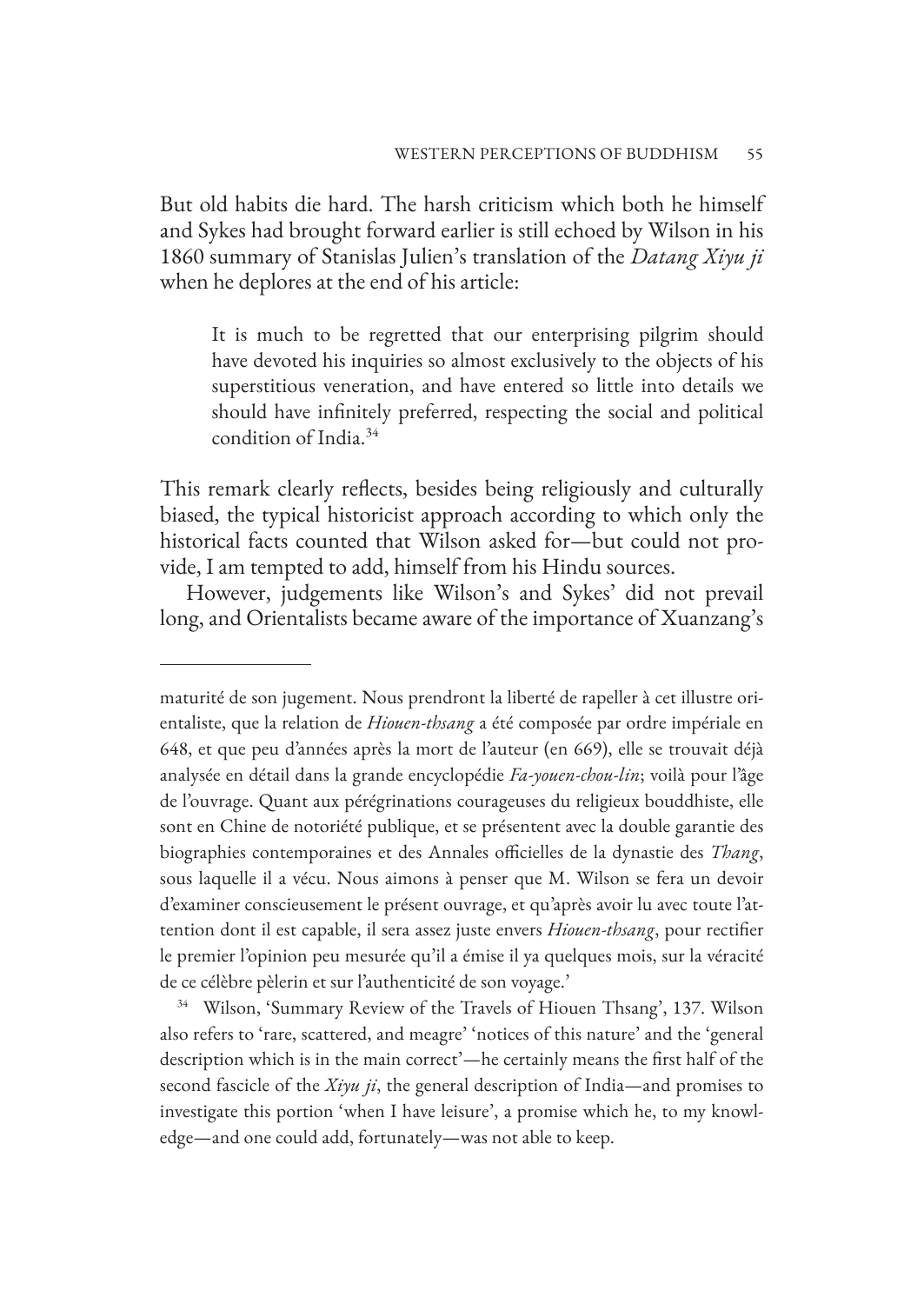Record and his Biography. Stanislas Julien, in his introductions to his translations of Biography and of the Record, states that he was prompted already in the year 1839 to translate the Record by Alexander von Humboldt (1769–1859) who therefore already must have had acquired some knowledge of the existence of and information about the text, probably through references in Rémusat's translation and notes.35

Already Karl-Friedrich Neumann, in his review of Rémusat's translation of Faxian's record from the year 1840, had expressed a view quite different than Wilson of both Faxian's and Xuanzang's records:

If India is the sun, then China is the moon which abundantly reflects the light to where it originated. If it is possible at all—and we allow ourselves to doubt it in the light of the latest research to bring order, meaning and reason to the confusion of Indian myths and dynastic lineages this only can be done, in our firm opinion, through the dry and prosaic chronicles, through the records and travelogues of the Chinese, so rich in facts. … Only China provides us with the sources to this highly rich and peculiar painting of the development of a great part of the Asian family of mankind.36

In the same article Neumann points out to the great value of the

<sup>35</sup> Julien, *Histoire de la vie de Hioun-Thsang*, xiv; Julien, *Mémoires sur les contrées occidentales*, vi.

<sup>36</sup> Neumann, Review of *Foe Koue Ki*, 105: 'Ist Indien die Sonne, so ist China der Mond, der in reichlicher Fülle das Licht dahin zurückstrahlt, wovon es ausgegangen. Ist es überhaupt möglich, woran wir nach den neuesten Forschungen uns noch zu zweifeln erlauben, Ordnung, Sinn und Verstand in das Gewirre indischer Mythen und Dynastienreihen zu bringen; so kann dies nur, dies ist unsere feste Überzeugung, durch die trockenen, nüchternen Chroniken, durch die an Thatsachen reichen Berichte und Reisebeschreibungen der Chinesen geschehen. … China liefert uns einzig und allein die Quellen zu diesem höchst reichen merkwürdigen Gemälde der Entwicklungsgeschichte eines grossen Theils der asiatischen Menschenfamilie.'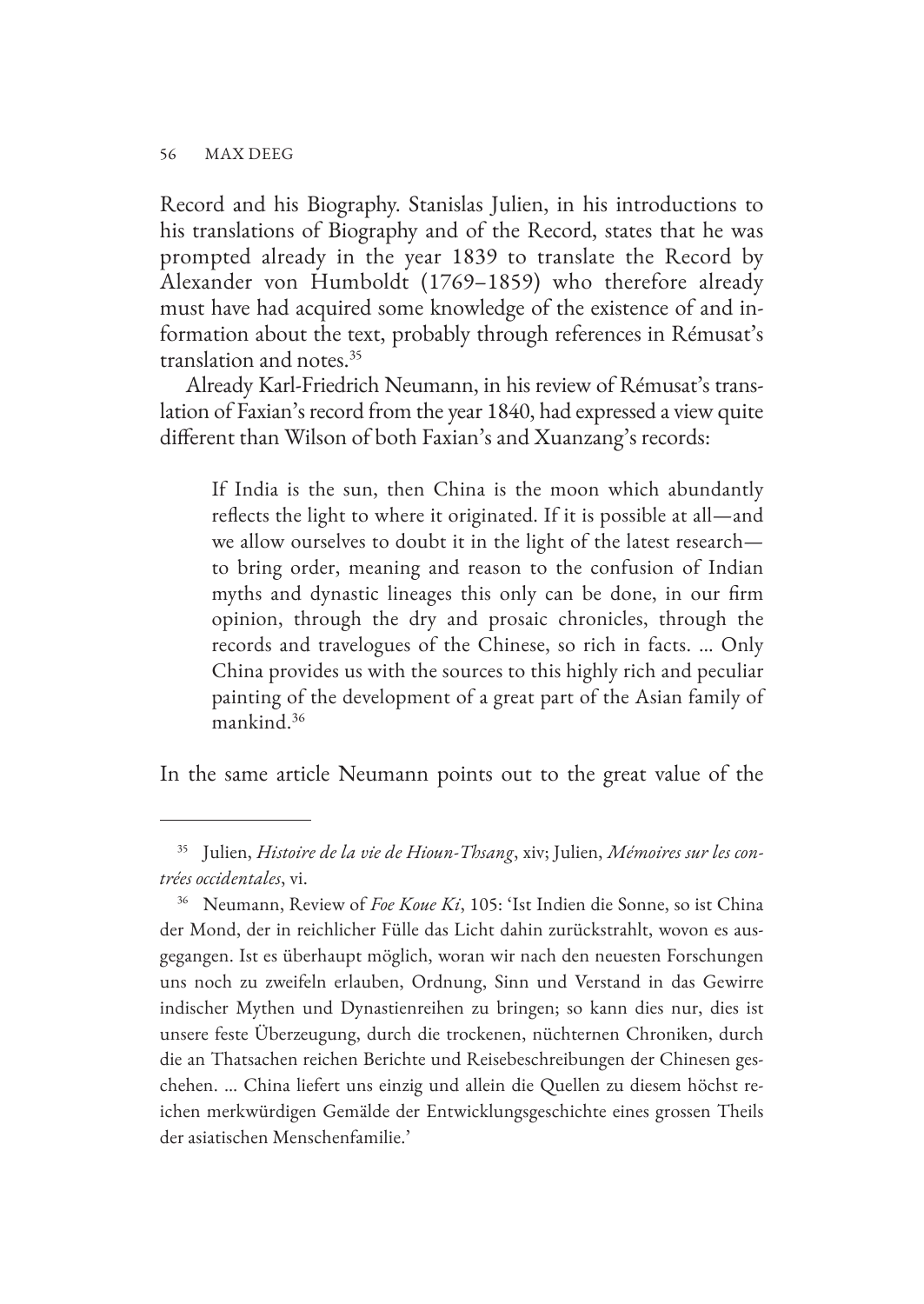translation of Faxian's record and deplores the fact that no complete text of Xuanzang's *Xiyu ji* is available in Europe.<sup>37</sup>

The high opinion which not only Sinologists like Neumann, Rémusat and Julien but also students of Indian Buddhism had of the Chinese records in general and of Xuanzang's record in particular after the middle of the eighteenth century was definitely influenced by the already mentioned translation of Xuanzang's *Datang xiyu ji* by Stanislas Julien, Rémusat's successor on the Sinology chair in Paris.38 Julien had first translated the biography of Xuanzang

<sup>38</sup> The information given by Julien was not restricted to Faxian's and Xuanzang's records but was also drawn from Chinese Buddhist historiographical works like

<sup>37</sup> Neumann, Review of *Foe Koue Ki*, 151: 'Die Übersetzung und Erläuterung des *Fo kuo ki*, so viel man auch schon zu unseren, so viel man in künftigen Zeiten daran zu verbessern finden wird, machen Epoche in der E[rf]orschung über die Geschichte der Verbreitung der Lehre Schakiamunis, in der Kenntniss des esoterischen und exoterischen oder des metaphysischen und praktischen Buddhismus, in der Kunde des alten Indiens, während der Zeiten des fünften, sechsten und siebten Jahrhunderts. Niemand, der sich der Erforschung der Geschichte der Kultur Mittelund Ostasiens widmet, wird dieses Werk entbehren können. Eine höchste schätzenswerthe Zugabe zur Pilgerfahrt des Fa hien ist die Reiseroute des Hiuen tsang, der in der ersten Hälfte des siebten Jahrhunderts unserer Zeitrechnung von China aus nach Indien reiste, und in einem eigenen wie es scheint ziemlich ausführlichen Werke alle Länder Indiens und Mittelasiens, die er besuchte, geschildert hat. Die Beschreibung der westlichen Gegenden (*Si ju ki*) findet sich leider nicht vollständig in Europa.' ('As much as one may find improvable in our time as well as in the future, the translation and explanation of the *Fo kuo ki* are epoch-making in the research of the history of the spread of the teaching of Schakyamuni, of the knowledge of esoteric and exoteric or of metaphysical and practical Buddhism, of the knowledge of ancient India during the periods of the fifth, sixth and seventh centuries of our era. Nobody dedicated to the research on the cultural history of Middle and East Asia can do without this work. A highly valuable addendum to the pilgrim's record of Fa hien is the travel route of Hiuen tsang who travelled from China to India in the first half of the seventh century or our era and describes in his own, obviously quite detailed work all the countries of India and Middle Asia that he visited. Unfortunately the complete Description of the Western Regions (*Si ju ki*) is not found in Europe.')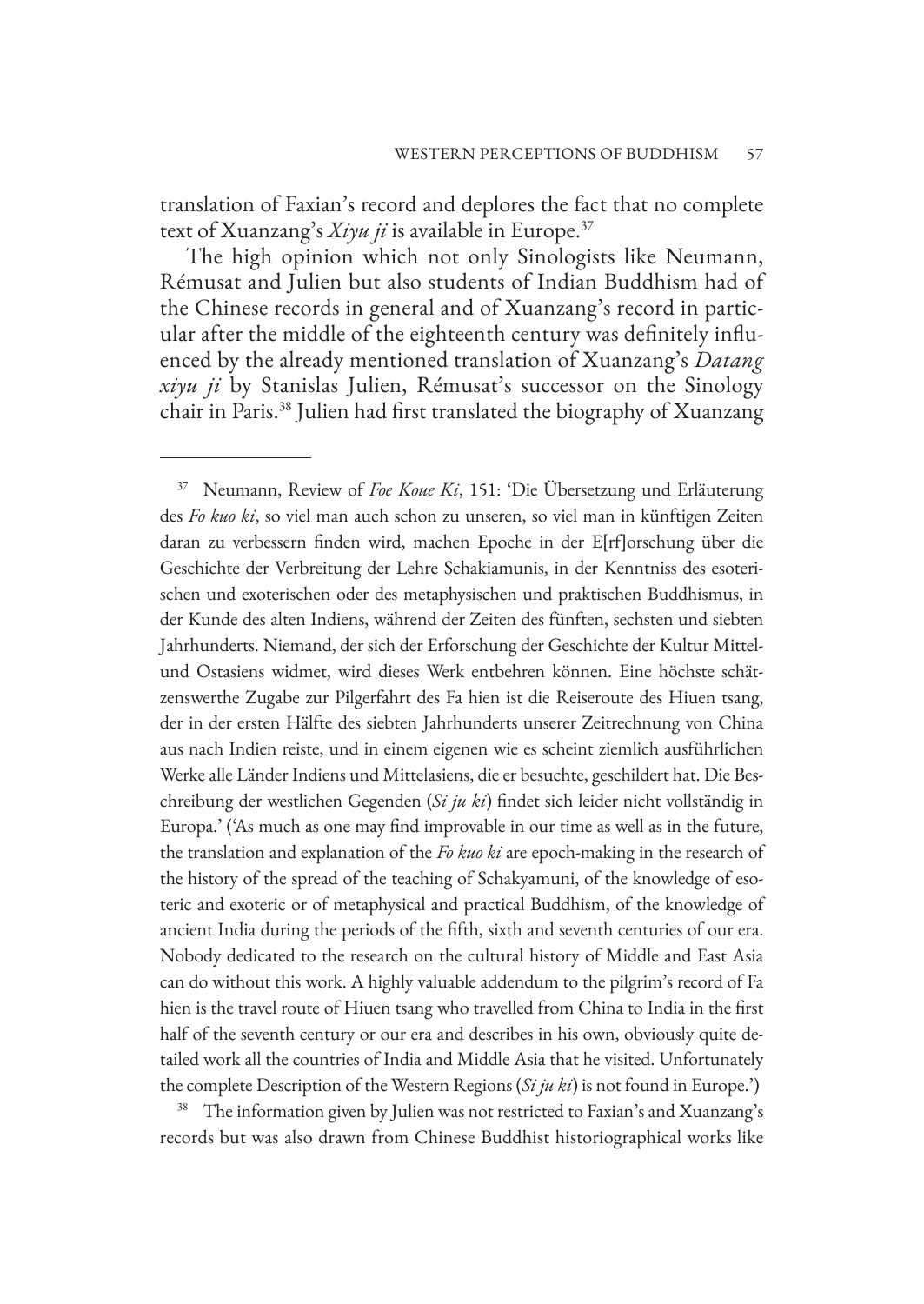as the first in a planned series of translations called 'Travels of the Buddhist Pilgrims' ('Voyages des Pèlerins bouddhistes').39 In the preface to this translation he had already emphasized the importance and authenticity of Xuanzang's travels and the content of the Record.<sup>40</sup> His translations quickly replaced Rémusat's translation of the *Foguo ji* in terms of importance as historical sources.<sup>41</sup>

Although at that time and nowadays the *Xiyu ji* is taken as an eyewitness record of Central Asia and India, Julien insisted that most of the text consisted of translations from Indian texts, which would give

<sup>39</sup> Originally Julien also wanted to re-translate Faxian's *Foguo ji* (Julien, *Mémoires sur les contrées occidentales*, v), a plan that was never brought into realization. Included in the series would also have been Huiseng's and Song Yun's record, Yijing's *Datang qiufa gaoseng zhuan* 大唐西域求法高僧傳 (*T* no. 2066) ['Biographies of Eminent Monks Searching for the Dharma in the Western Regions of the Great Tang'], and Jiye's travelogue: Julien, *Histoire de la vie de Hioun-Thsang*, iv.

<sup>40</sup> Julien, *Histoire de la vie de Hioun-Thsang*, lxvii: 'Si, …, j'ai réussi à donner une idée complète de la longue peregrination de *Hiouen-thsang* dans les contrées de l'Ouest et dans l'Inde, non seulement on peut déjà presentir la très-haute importance de sa Relation pour l'histoire du bouddhisme et pour la connaissance géographique des pays visités, mais on peut juger aussi de la parfaite authenticité et de l'exactitude remarquable de ces documents où les détails de ce voyage nous ont été transmis.' ('If, … I have succeeded in giving a complete idea of the long pilgrimage of *Hiouen-thsang* to the Western Regions and to India, then one cannot only anticipate the extreme importance of his Record for the history of Buddhism and for the geographical knowledge about the visited countries, but one may also valuate the perfect authenticity and the remarkable exactness of these texts where the details of this journey has been transmitted to us.') See also Julien's defense of Xuanzang against the criticism of reporting superstitious and legendary information rather than historical facts: Julien, *Histoire de la vie de Hioun-Thsang*, lxxii.

<sup>41</sup> See Barthélemy Saint-Hilaire, 'Histoire de la vie et des ouvrages de Hiouenthsang', 412.

the *Shijia shipu* 釋迦氏譜 [Genealogy of the Śākya Clan] (*T* no. 2041): Lassen, *Indische Alterthumskunde. Zweiter Band*, note 1.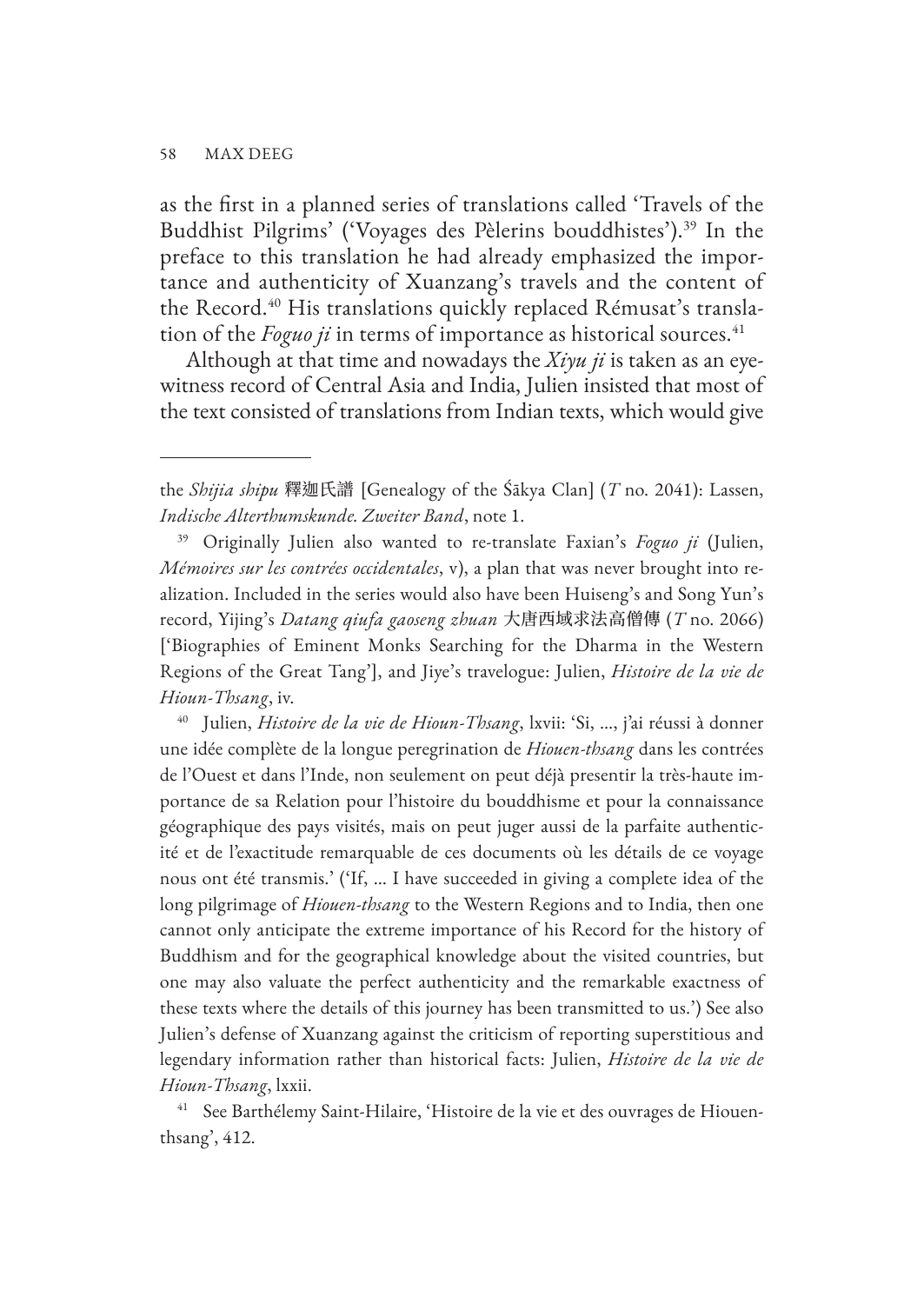it even more authenticity and authority in respect to Indian history and topics: 42

[…] until now a lot of scholars have considered [the *Si-yu-ki*] the original and personal record of Hiouen-thsang, but [it] has been redacted by a specific writer of the name Pien-ki relying on numerous documents translated from Sanskrit by the illustrious traveller and taken mostly from statistical and historical works as could have been produced in India and which do not exist anymore today. This has caused the editors to say that the work had been translated from Indian languages, although one cannot consider it a literal and continuous translation of a Sanskrit text because of the details of the travel route which one finds on every page. $43$ 

This change of esteem can be demonstrated through and in the monumental 'Indische Altertumskunde' of Christian Lassen (1800–1876), a student and successor of August Wilhelm Schlegel (1767–1845) to the Sanskrit chair at the University of Bonn. In the first edition (of the first two volumes) Lassen had to rely on Rémusat's translation of the *Foguo ji*, of which he was quite

<sup>&</sup>lt;sup>42</sup> This point is clearly made by Jules Barthélemy Saint-Hilaire (1805-1895) in his review of Julien's translation of the Biography which includes a preview of the translation of Xuanzang's Record published one year later: Barthélemy Saint-Hilaire, 'Histoire de la vie et des ouvrages de Hiouen-thsang', 157.

<sup>43</sup> Julien, *Mémoires sur les contrées occidentales*, vi: '… beaucoup de savants avaient considéré [le *Si-yu-ki*] jusqu'ici comme la relation originale et personelle de *Hiouen-thsang*, mais [il], …, a été rédigé par un écrivain distingué du nom de Pien-ki, à l'aide de nombreux documents traduits du sanscrit par l'illustre voyageur, et tirés, pour la plupart, d'ouvrages statistiques et historiques, tels qu'on pouvait les faire dans l'Inde, et qui n'existent plus aujourd'hui. C'est là ce qui a fait dire, à bon droit, par les éditeurs, que l'ouvrage était traduit des langues de l'Inde, quoique l'on ne puisse, en raison des details de l'itinéraire que l'on rencontre à chaque page, le considéré comme la traduction littérale et continue d'un texte sanscrite.' In the light between the obvious collaboration of both scholars it would be interesting to know if this view had been influenced by Lassen's similar opinion (see below).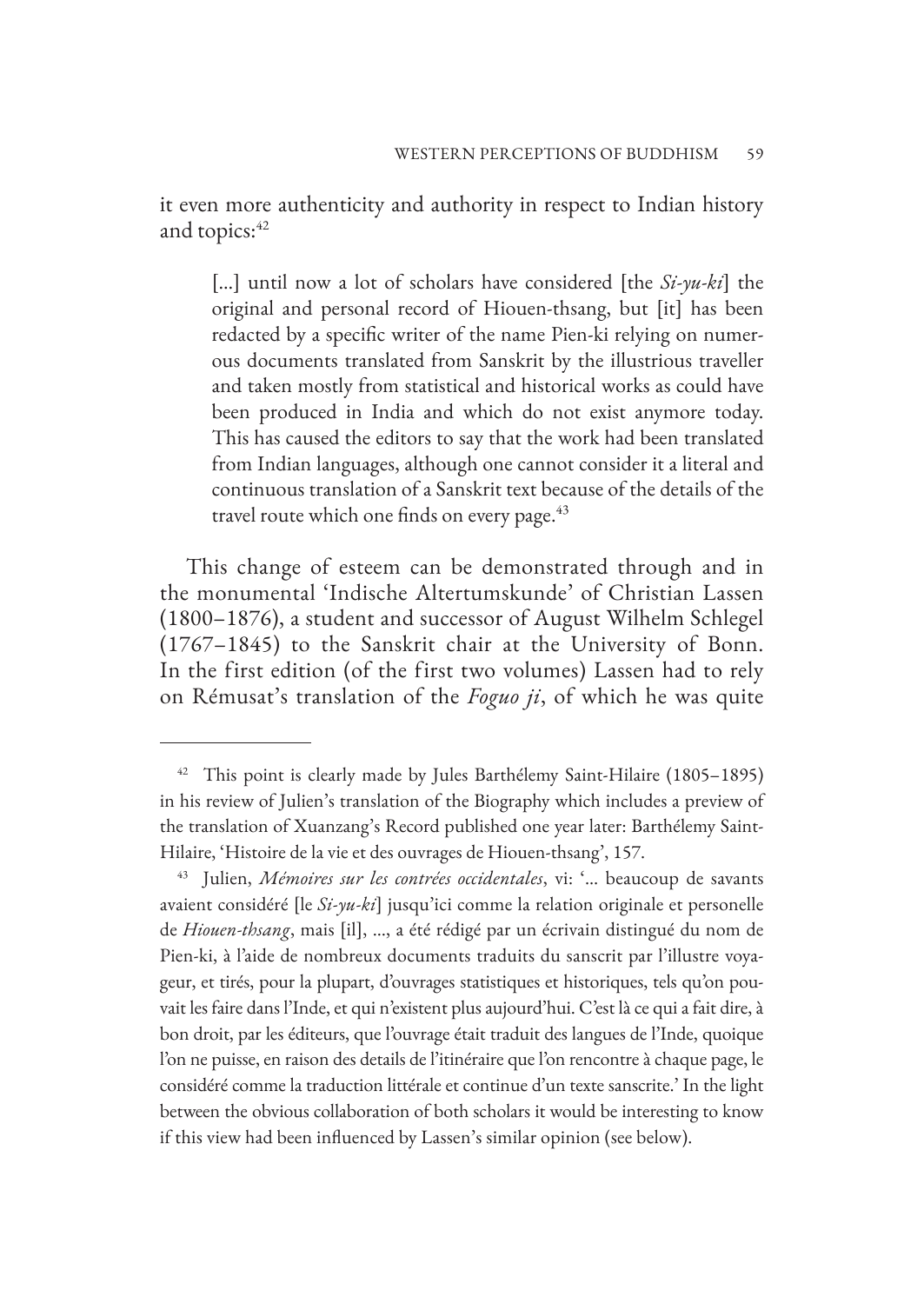critical.44 But he also received direct advice from Julien, who obviously had been working on a complete text of Xuanzang's *Datang*   $X$ *iyu ji* from the late 1830s.<sup>45</sup> In the first edition of his monumental compendium, without having direct access to a full translation of the *Datang Xiyu ji*, Lassen was of the opinion that the Chinese travellers retrieved their detailed knowledge about Indian institutions and history from Indian historical sources which were then lost.<sup>46</sup> Against the opinion of many of his colleagues he argued for a historiographic tradition of the ancient Indians the works of which became lost afterwards.

In the second edition of the second volume of his *Indische Alterthumskunde*, after the publication of Julien's translation of the *Datang Xiyu ji*, Lassen had changed to a much more positive view:

<sup>44</sup> Lassen, *Indische Alterthumskunde. Zweiter Band*, 54.

<sup>46</sup> Lassen, *Indische Alterthumskunde. Zweiter Band*, 41: 'Daßs früher ausführliche Berichte über die Geschichte der Könige des innern Indiens da waren [inserted is a note about the Xiyu ji, M.D.], erhellt daraus, daßs solche von den Buddhisten über diejenigen aufbewahrt worden sind, welche entweder in der Geschichte der Religion eine hervorragende Rolle einnahmen oder sonst eine bedeutende Rolle gespielt hatten. Da nicht angenommen warden kann, daßs die Buddhisten allein von diesen Erzählungen Kenntnis besaßsen, sondern daßs sich auch den Brahmanen zugänglich waren, folgt, daßs es ihnen nicht an den Mitteln gefehlt habe, die frühere Geschichte ihres Landes zu kennen, wenn ihr Geist sich der Thätigkeit eine solche zu schreiben zugewendet hätte.' ('That there were earlier, more detailed records on the history of the kings of Inner India […] becomes evident through the fact that these were preserved by the Buddhists about those who either had an eminent role in the history of the religion or played another important role. Since it cannot be assumed that only the Buddhist had knowledge of these stories but that they also were accessible to the *brahmins* we can conclude that they [i.e. the *brahmins*] were not lacking the means to know the early history of their country if their spirit had turned to the activity of writing it.')

<sup>&</sup>lt;sup>45</sup> See Julien, 'Examen critique', 406. The final version of the translation was, however, done between September 15 and October 30, 1854 (first six fascicles) and September 1 and October 30, 1855 (last six fascicles): Julien, *Mémoires sur les contrées occidentales*, xiv, note 1.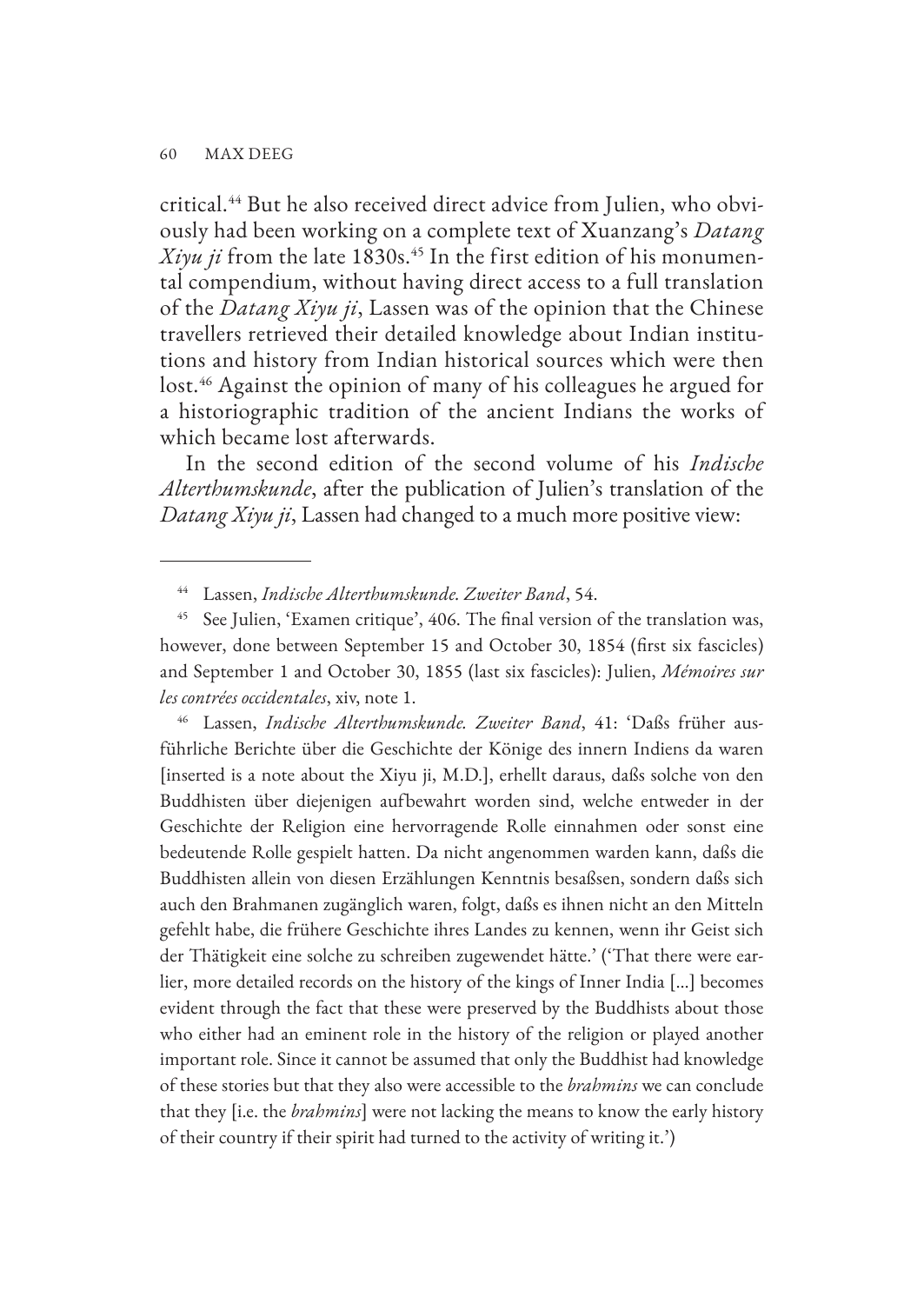Unequally more qualified [than the Greek sources] to write authentic reports about India were the Chinese Buddhists who visited the home country of the founder of their religion and the sites sanctified by his deeds, who collected the sacred scriptures of their creed and wrote down their observations after their return to their home country.47

In volume 3 of his monumental work (*Indische Alterthumskunde. Dritter Band*) Lassen then highlights the value of Xuanzang's report for the study of Buddhism in Asia and the geographical information contained in the text, which is, according to Lassen, a 'pleasant contrast' to the 'quality (Beschaffenheit) of the [Indian] sources [which are] restricted to give dry facts like the succession of rulers, sacrifices, donations of land and general statements about victories and eulogies on the rulers and their ancestors.'48

In the 'Appendices' (*Anhaenge*) to the *Alterthumskunde*, containing Chinese and Arabic sources on India, Lassen exclusively discusses information from the general description of India in the *Datang Xiyu ji* (first half of the second fascicle)—Faxian's *Foguo ji*  obviously had been 'eliminated' for the reason of being an inferior source to Xuanzang. The 'function' of the *Datang Xiyu ji* becomes reduced to confirming what is described in and known from Indian sources and the text, $45$  as it were, 'enslaved' by the search of histor-

<sup>49</sup> This particularly concerns the parts about 'political history' ('politische Geschichte') which Lassen calls 'very appreciated additions to the autochthonous historical sources' ('sehr erwünschte Ergänzungen der einheimischen historischen Quellen'): Lassen, *Indische Alterthumskunde. Anhang zum III. und IV*, 1. See also Lassen, 2: 'Hiuen Tshang schickt seiner Beschreibung Indiens einen kurzen allgemeinen Bericht von Indischen Dingen voraus, der einerseits zwar beweist, wie genau der wissbegierige Pilger Indien in jeder Beziehung erforscht hat, andererseits aber größstenteils nur Bekanntes darbietet.' ('Hiuen Tshang begins his description of India with a brief and general record of things Indian which demonstrates, on the one hand, how exactly India was explored in

<sup>47</sup> Lassen, *Indische Alterthumskunde. Zweiter Band*, second edition, 1874, 628.

<sup>48</sup> Lassen, *Indische Alterthumskunde. Dritter Band*, 707.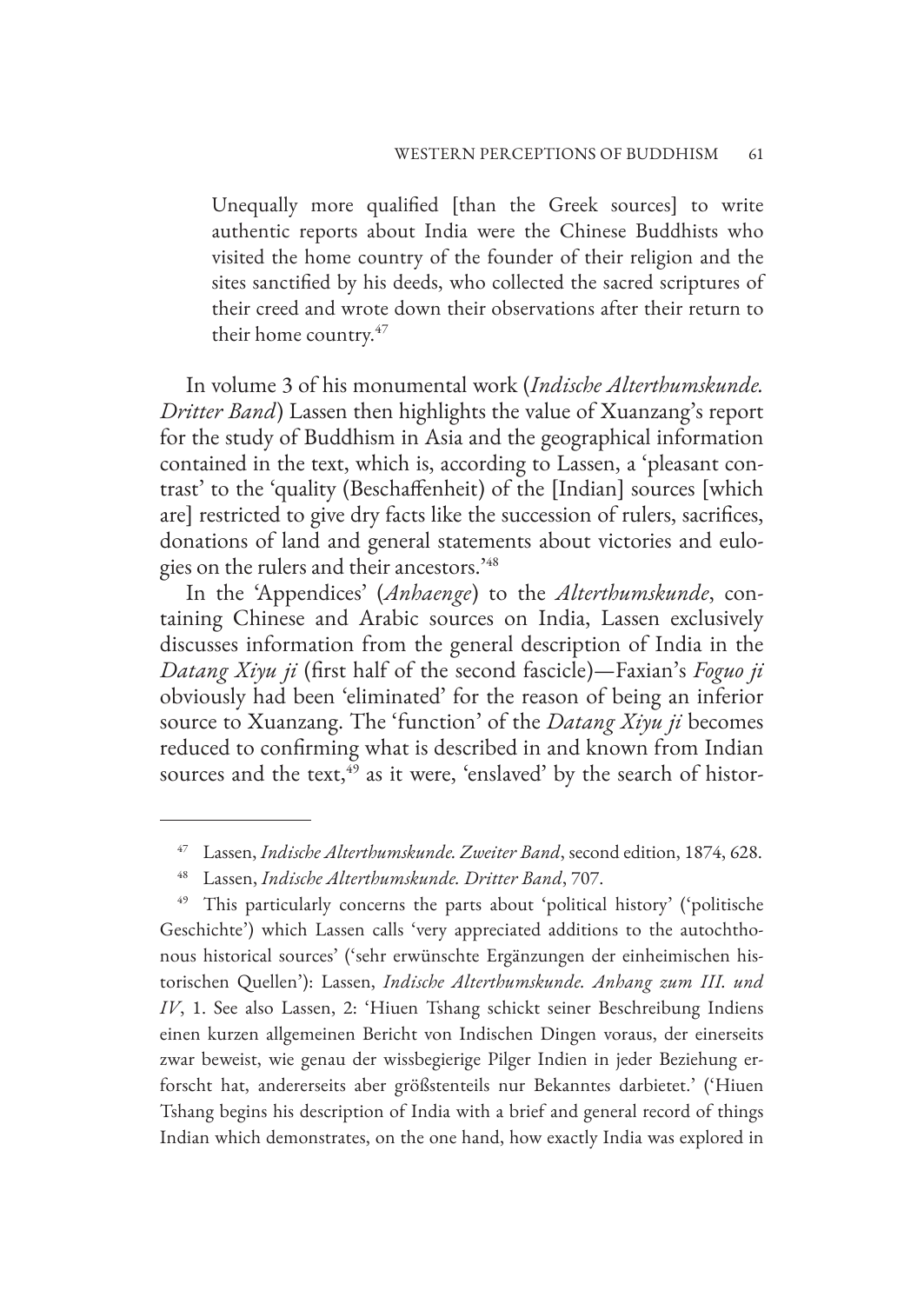ical authenticity. What interested Lassen most were the pieces of information which are different from and sometimes contradictory to the ones gained from the Indian sources (measurement of space and time, government, caste system, ordeals, funerary customs, etiquette), but instead of trying to explain these differences he treats them either as additional information or as misinterpretations or errors of the Chinese monk.

The alleged 'defect' of the Chinese travelogues—to be full of legends and imagination that could not be trusted historically—claimed and brought forward by Wilson and others had been mended.<sup>50</sup> Instead a kind of 'Indianization' and historisization of the texts—clearly reflected already in Lassen's use of Xuanzang's record—was being established according to which the Chinese records were more reliable for establishing and researching the history of Buddhism or of early India in general, although they were reporting events that were centuries distant from their authors. In the second half of the nineteenth century this had become the credo of almost all researchers studying Indian Buddhism and its history. By the year 1884 Samuel Beal in the 'Introduction' to his still widely read and used English first translation of the *Datang Xiyu ji*, expresses this approach quite clearly:

The progress which has been made in our knowledge of Northern Buddhism during the last few years is due very considerably to the discovery of the Buddhist literature of China. This literature (…) contains, amongst other valuable works, the records of the travels

any possible way by the inquisitive pilgrim, but on the other hand mostly presents us with exclusively well-known facts.')

<sup>50</sup> Barthélemy Saint-Hilaire, 'Histoire de la vie et des ouvrages de Hiouenthsang', 85, already relativised the value of the information contained in the Record: 'En interrogeant Hiouen-thsang sur l'histoire, il faut bien distinguer les faits qu'il peut attester pour les avoir observés lui-même, et ceux qu'il rapporte d'après les traditions plus ou moins authentiques.' ('If we ask Hiouen-thsang about history we must well distinguish between the facts which he is able to attest since he has observed them himself, and those which he reports according to more or less authentic traditions.')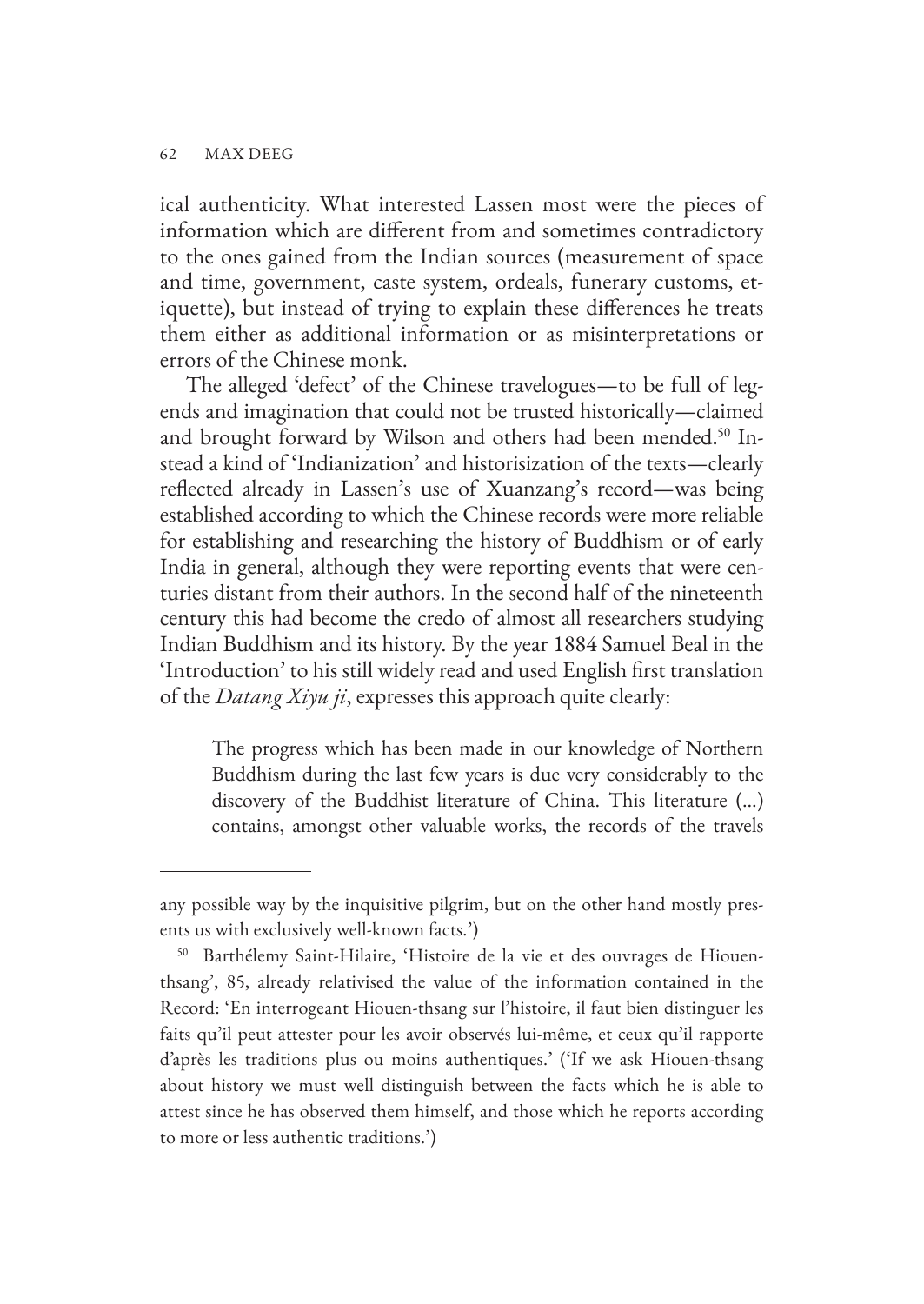of various Chinese Buddhist pilgrims who visited India during the early centuries of our era. These records embody the testimony of independent eye-witnesses as to the facts related in them, and having been faithfully preserved and allotted a place in the collection of the sacred books of the country, their evidence is entirely trustworthy.

It would be impossible to mention *seriatim* the various points of interest in these works, as they refer to the geography, history, manners, and religion of the people of India. … But there is one particular that gives a more than usual interest to the records under notice, and that is the evident sincerity and enthusiasm of the travellers themselves.<sup>51</sup>

If the Chinese records together with the Theravāda historiographic texts and the inscriptional material from India clearly helped to establish the historicity of the Buddha and Buddhism in terms of time and to bring some order to the chaos of Indian ancient chronology, the consolidation of Buddhist Studies as a historical discipline was achieved by showing that Buddhism existed as a reality in space as well.<sup>52</sup> Already in 1856 Barthélemy Saint-Hilaire had seen the importance of the Chinese records in this respect, and had

<sup>51</sup> Beal, *Si-Yu-Ki*, ix. Includes translations of Faxian's and Songyun's report.

<sup>&</sup>lt;sup>52</sup> The direct link made between 'cultural geography' and history is, for example, traceable in Carl Ritter's (1779–1859) monumental work 'Die Erdkunde im Verhältnis zur Natur und Geschichte des Menschen oder allgemeine vergleichende Geographie als sichere Grundlage des Studiums und Unterrichts in physicalischen und historischen Wissenschaften' ('Erdkunde' in relation to the nature and history of humankind, or general comparative geography as a safe basis for the study and teaching of physical and historical sciences', published 1822); on Ritter and the role of the scientification of geography see Osterhammel, *Die Verwandlung der Welt*, 132 (English translation, 79). In one of his treatises on *stūpas* ('topes') Ritter, *Die Stupa's (Topes)*, 129, refers continuously to Rémusat's recently published translation of Faxian's *Foguo ji*. But also Lassen starts his *Indische Altertumskunde. Erster Band* with an encyclopaedic overview of South-Asian and adjacent geography. Directly in connection with the Chinese travelogues this link between history and geography is reflected in Barthélemy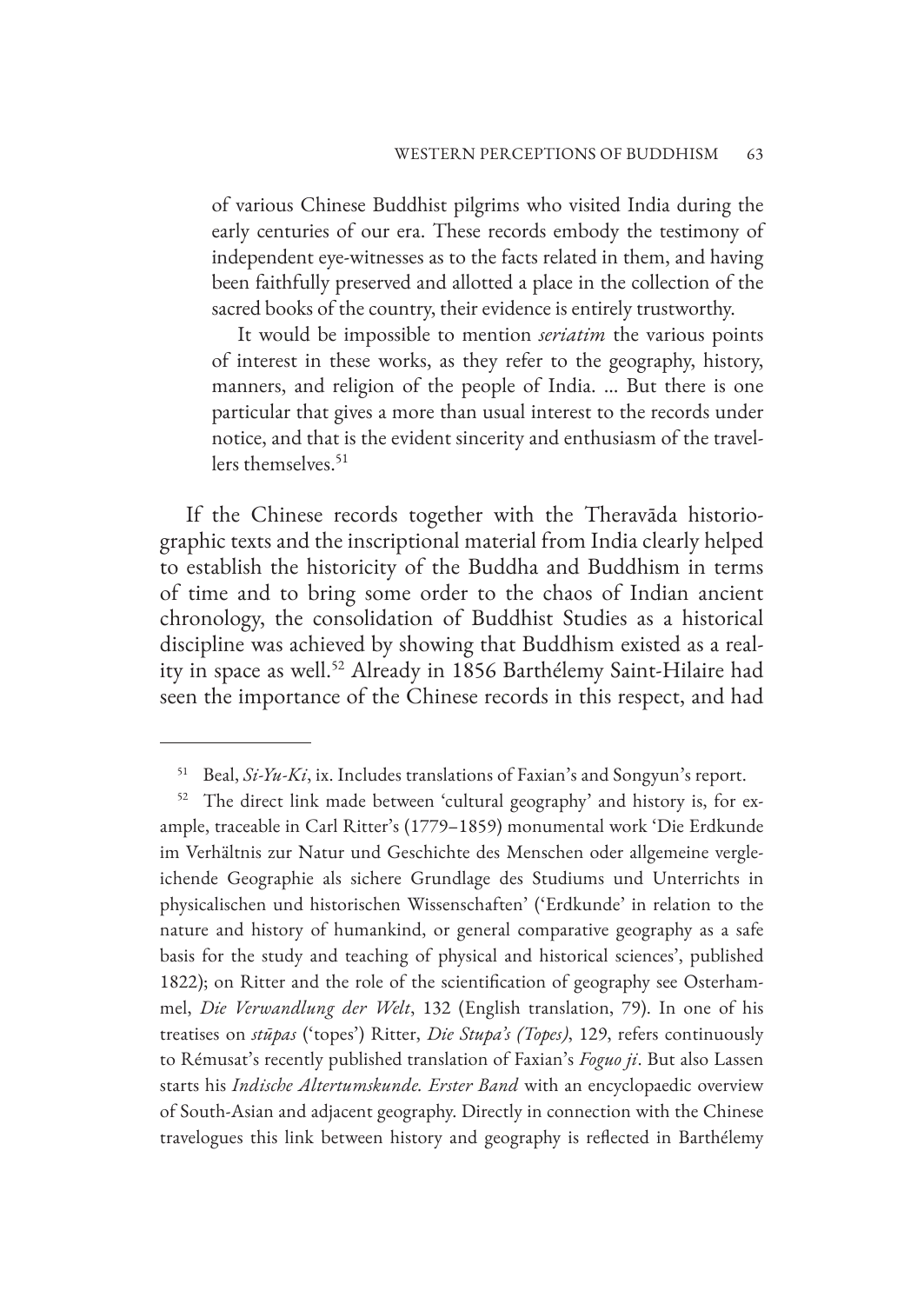foreseen what would start to happen a few years later:<sup>53</sup>

[...] all that story [of the life of the Buddha], so striking and so simple, was revived for the traveller in the monuments to which he paid his devotional reverence. We already know them [the monuments] all from the Lalitavistara, the Lotus of the Good Law, from the Buddhist *sutras*, from the Tibetan and Singhalese documents, etc. But through the report of Hiouen-thsang it [the story] attains a new level of authenticity which is henceforth equating certainty. The pilgrim is, without any doubts, through his own lifetime far from the events which he reports on the basis of his faith in the tradition; but the ruins which he studies one after the other and which Fa-hian had pointed out two centuries

<sup>53</sup> Barthélemy Saint-Hilaire had already indicated the possibility to find the places—in the specific case the place of the bodhi—connected to the life of the Buddha with the help of the information from the Xiyu-ji and other sources two years earlier: Barthélemy Saint-Hilaire, 'Caractère et vie de Çâkyamouni', 413: 'Je n'hésite pas à penser qu'à l'aide des indications si précises que nous donnent le Lalitavistara, Fa-hian et Hiouen-thsang, il ne fût possible de retrouver Bodhimanda; et je ne serais pas étonné que quelque jour un de ces officiers de l'armée anglaise, si intelligents et si courageux, ne nous apprît qu'il a fait cette découverte; elle vaudrait certainement toutes les peines qu'elle aurait coûtées et que probablement on ne se donnerait pas en vain. La configuration des lieux n'a pas changé; et si les arbres ont péris, les ruines de tant de monuments doivent avoir laissé sur le sol des traces reconnaissables.' ('I do not hesitate to think that, with the help of such precise directions as the Lalitavistara, Fa-hian and Hiouenthsang give us, it should be possible to find Bodhimanda again; and I would not be surprised if, at one day, one of these officers of the English army, so intelligent and brave, were to inform us that he has made this discovery; it certainly would be worth all the trouble it would have cost which would not have been in vain. The layout of the places has not changed; and if the trees have disappeared the ruines of such monuments must have left recognizable traces on the ground.')

Saint-Hilaire's extensive discussion of Julien's translation of Xuanzang's life and, anticipating the publication of Julien's translation of it, the Record (Barthélemy Saint-Hilaire, 'Histoire de la vie et des ouvrages de Hiouen-thsang').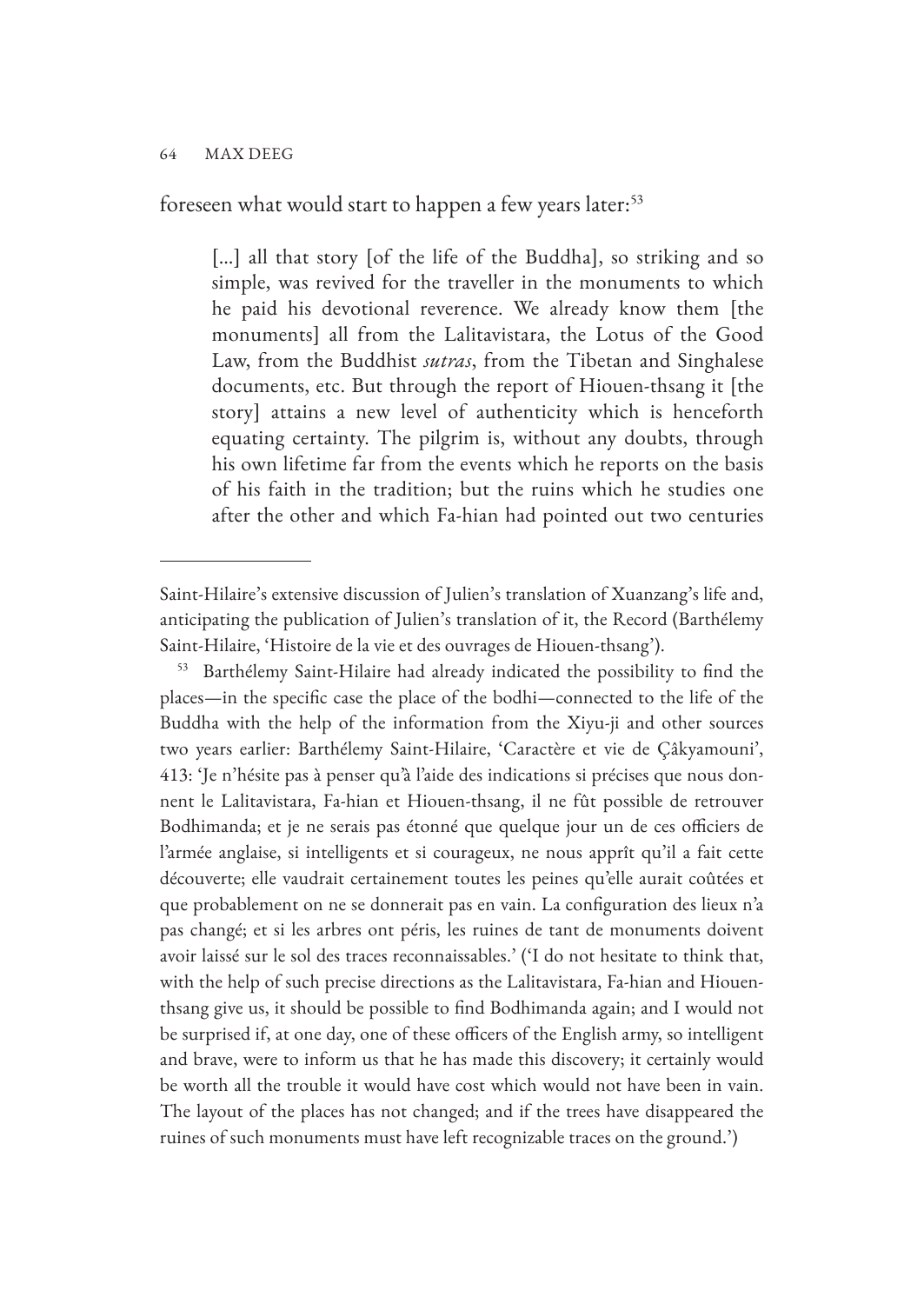before him are not very far from them [the events]. Most of these gigantic *stūpas*, built by Aśoka, even if they are not contemporary of the preaching of the reformer, are rather close to it. … Let us add that these ruins which were visited in the 5th and 6th centuries by the two missionaries we have accounts of are still scattered across the ground nowadays, and that all the investigations of which they are today the object of curiosity, confirm entirely the minute details which Hiouen-thsang has reported. He will definitely contribute his fair share to their discovery; and I have no doubts … that an intelligent traveller could still recover in India, with Hiouen-thsang's Record in his hand, all the places and the ruined monuments which he has described.<sup>54</sup>

The idea was that history and chronology can be supported by an almost unchanging spatial dimension of Buddhism, as expressed, again, by Barthélemy Saint-Hilaire:

<sup>&</sup>lt;sup>54</sup> Barthélemy Saint-Hilaire, 'Histoire de la vie et des ouvrages de Hiouenthsang', 88: '… toute cette histoire [de la vie du Bouddha] si frappante et si simple vit encore pour le voyageur dans les monuments auquels il porte ses dévots hommages. Nous les connaissons déjà toute entière par le *Lalita vistara*, par le *Lotus de la Bonne Loi*, par les Soûtras bouddhiques, par les documents tibétains et singhalais, etc. Mais elle acquiert, par le récit de Hiouen-thsang, un nouveau dégré d'authenticité, qui équivaut désormais à une certitude. Sans doute, le pèlerin est éloigné, par le temps où il vit, des événements qu'il rapporte sur la foi de la tradition; mais ces ruines, qu'il étudie une à une, et que Fa-hien avait signalées deux siècles avant lui, n'en sont pas très-loin. La plupart de ces stoûpas gigantesques, construits par Açoka, s'ils ne sont pas contemporains de la predication du réformateur, en sont assez rapprochés. … Ajoutez que ces ruines, visitées dans le ve et viie siècle par les deux missionaires dont nous possédons les relations, jonchent encore le sol à l'heure qu'il est, et que toutes les investigations dont elles sont aujourd'hui le curieux objet confirment pleinement les détails minutieux que Hiouen-thsang a consignés. Il contribuera certainement beaucoup pour sa part à les faire reconnaître; et je ne doute pas, …, qu'un voyageur intélligent ne puisse actuellement, la relation de Hiouen-thsang à la main, retrouver dans l'Inde tous les lieux et tous les monuments ruinés qu'il a décrit.'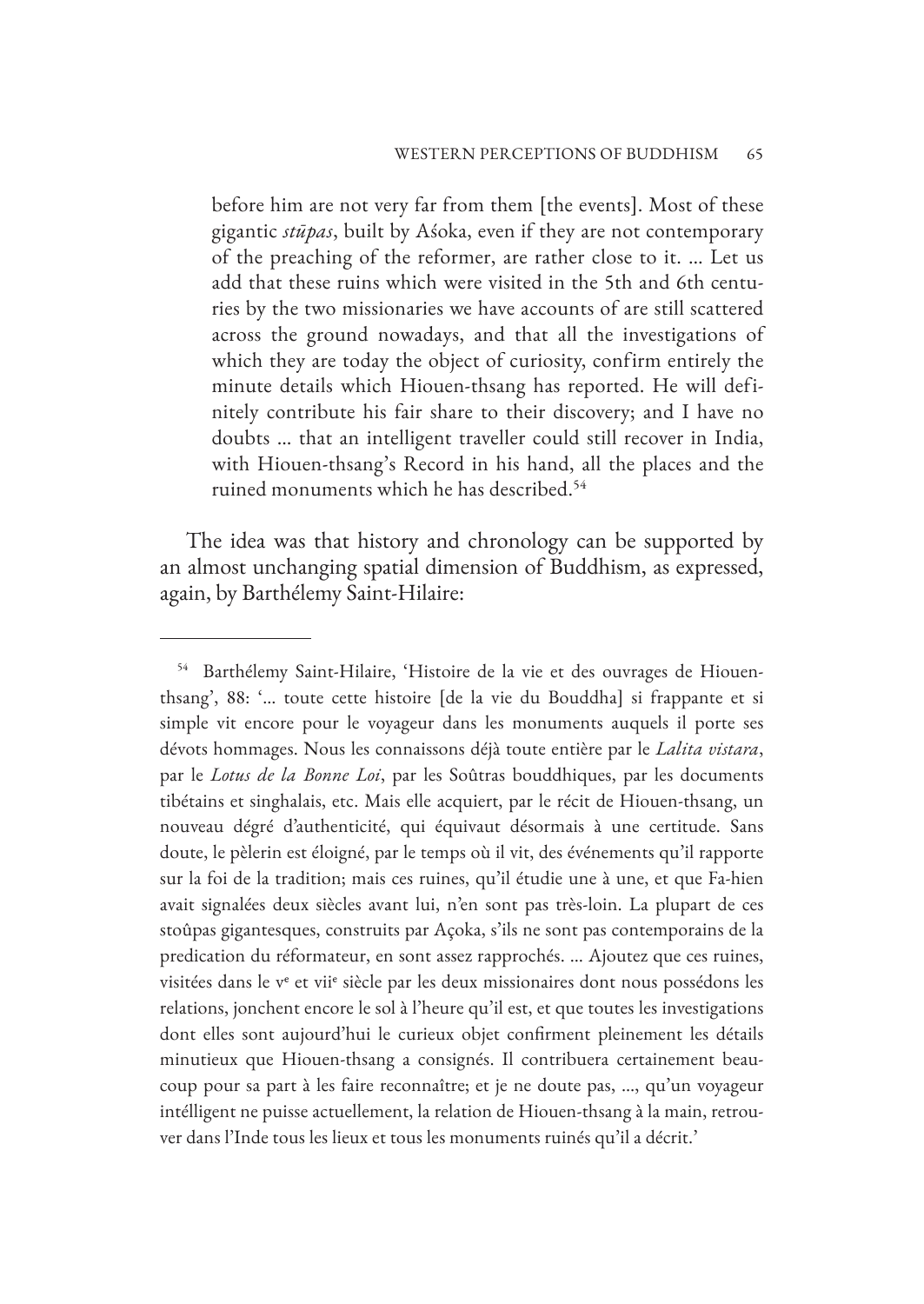Between the reign of Aśoka, no matter if one places it either 100 or 300 hundred years after the *nirvāṇa* of the Buddha, and the journey of Hiouen-thsang lies almost a thousand of years. Undoubtedly very serious events have happened in that long period; but it seems as if none of them was of the kind to have an impact on Buddhism.<sup>55</sup>

This is the one of the underlying motives of the first real archaeological or sometimes rather proto-archaeological activities of colonial officers and administrators which, again, cannot be unlinked from the Chinese travelogues. These men found and brought to light remains from the Indian past which could be identified clearly as the ones described in the Chinese travelogues—and suddenly Xuanzang's report gained, because of its sheer length but also due to its higher degree of details, an even more predominant position amongst the sources recognised as historical.

The reincarnated main driving force behind this kind of use of the pilgrims' records was Alexander Cunningham's (1814–1893)<sup>56</sup> by whose archaeological 'raids' in Northern India, first with Stanislas Julien's French and later with Samuel Beal's English translation in his hands, the 'infallibility' of Xuanzang's 'Record of the Western Regions' as an historical source on India and Indian Buddhism was established.57 In his memorandum to the Governor General of India, Lord Charles Caning (1812–1862), from November 1861, which finally led to his appointment as the Archaeological Surveyor to the Government of India, Cunningham wrote with a clear appeal to the 'Classicist' ideology of the time:

<sup>55</sup> Barthélemy Saint-Hilaire, 'Histoire de la vie et des ouvrages de Hiouenthsang', 93: 'Du règne d'Açoka, qu'on le place d'ailleurs cent ans ou trois cent ans après le Nirvâna du Bouddha, jusqu'au voyage de Hiouen-thsang, il y a près d'un millier d'années. Dans ce longue intervalle, il s'est passé, sans aucun doute, de très-graves événements dans l'Inde; mais il ne semble pas qu'aucun fût de nature à toucher le bouddhisme.'

<sup>56</sup> On Cunningham, see Imam, *Sir Alexander Cunningham*, and Leoshko, *Sacred Traces*.

<sup>57</sup> See particularly Cunningham, *The Ancient Geography of India*.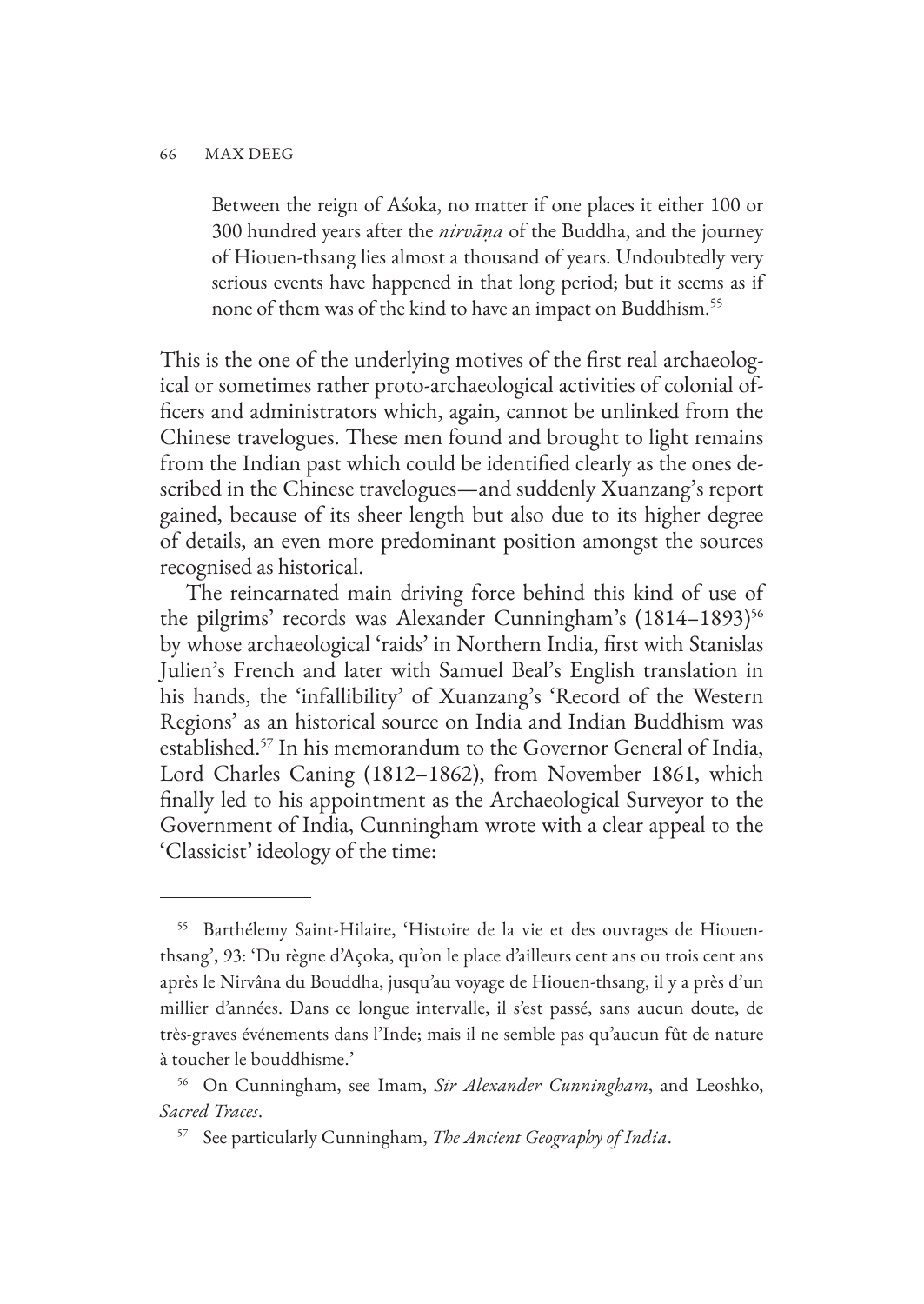### WESTERN PERCEPTIONS OF BUDDHISM 67

In describing the ancient geography of India, the elder Pliny, for the sake of clearness, follows the footsteps of Alexander the Great. For a similar reason, in the present proposed investigation [i.e. the archaeological exploration of Northern India], I would follow the footsteps of the Chinese pilgrim Hwen Tshang, who, in the seventh century of our era, traversed India from west to east and back again for the purpose of visiting all the famous sites of Buddhist history and tradition. In the account of his travels, although the Buddhist remains are described in most detail with all their attendant legends and traditions, yet the number and appearance of the Brahmanical temples are also noted, and the travels of the Chinese pilgrim thus hold the same place in the history of India, which those of Pausanias hold in the history of Greek.<sup>58</sup>

Cunningham's approach set the tone for and the method of dealing with the Chinese travellers' records. The records were now even more doomed to replace the lack or scarcity of equivalent information from the Indian sources and historical contexts. They are and were, as a consequence, never studied in their own right—that is, as Chinese texts in their Chinese context—and free from the preconception of being historically descriptive of things Indian (or Central-Asian). The archaeological success of Cunningham and others achieved with the help of first Julien's and later Beal's translation of the *Datang Xiyu ji* and the other Chinese records in their hands bound the text to the Indian soil. Although a historically critical approach to most other Buddhist sources has become the standard, in a certain way the Chinese travelogues were, in a way, denied their historical contexts and their Chinese-ness.59 They were therefore hardly scrutinized in and for their real historical value and according to modern criteria of higher text criticism and contextualisation. The historicity claimed for these texts starting around the middle of the nineteenth century when they were discovered fired back as they became, in a way, fossils without room for change in meaning and interpretation.

<sup>58</sup> Cunningham, *Four Reports*, iv.

<sup>59</sup> See, for example, Deeg, '"Tis all Here"'.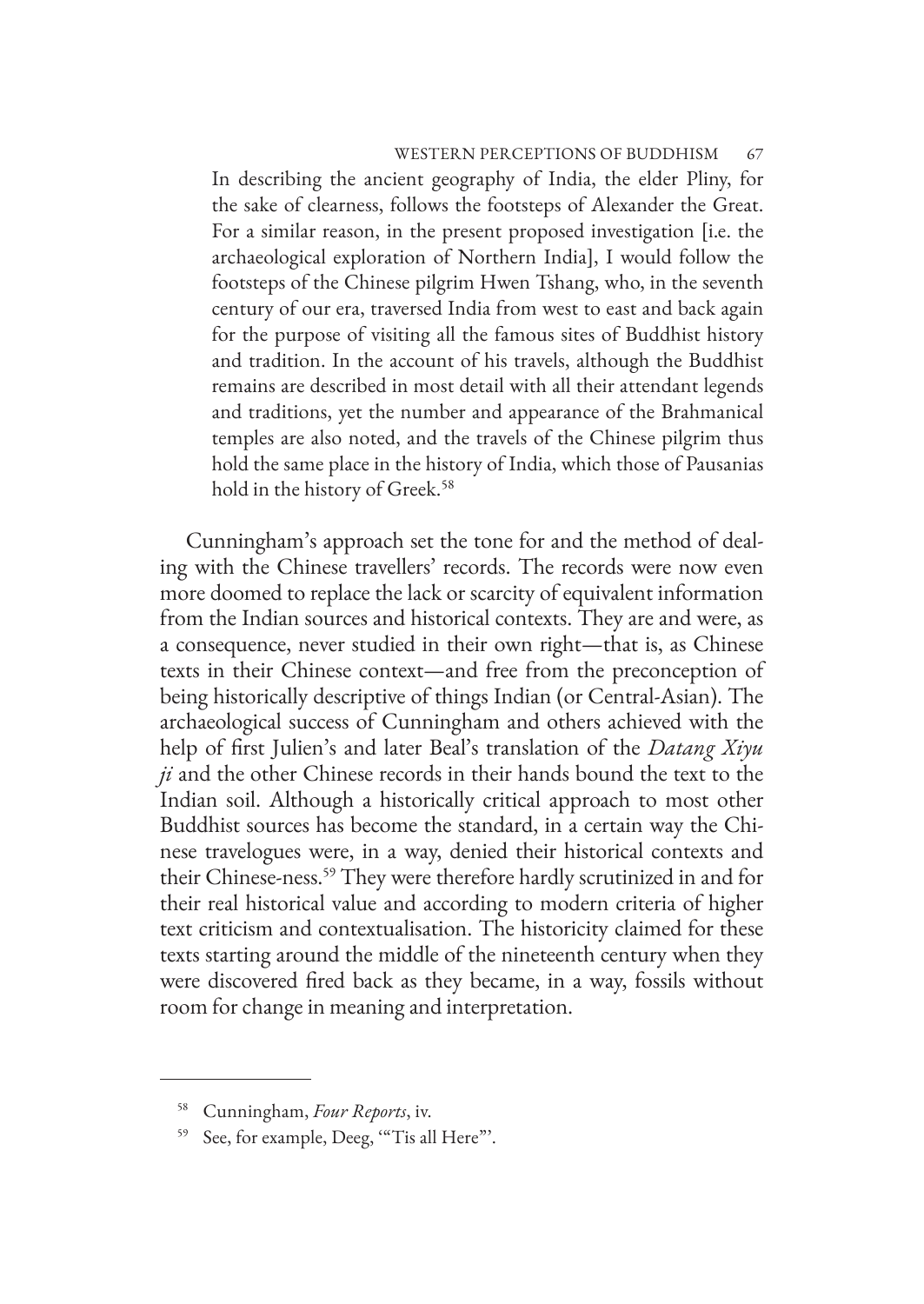# **Bibliography**

- Allen, Charles. *The Buddha and the Sahibs. The Men who Discovered India's Lost Religion*. London: John Murray, 2002.
- Almond, Philip C. *The British Discovery of Buddhism*. Cambridge: Cambridge University Press, 1988.
- ———. 'The Buddha in the West: From Myth to History'. *Religion* 16, no. 4 (1986): 305–22.
- App, Urs. *The Birth of Orientalism*. Philadelphia: University of Pennsylvania Press, 2010.

———. *The Cult of Emptiness: The Western Discovery of Buddhist Thought and the Invention of Oriental Philosophy*. Rorschach, Kyoto: University Media, 2012.

- ———. *William Jones' Ancient Theology*. *Sino-Platonic Papers* 191, July 2009. Advanced online publication. http://sinoplatonic.org/complete/spp191\_william\_jones\_orientalism. pdf.
- Barthélemy Saint-Hilaire, Jules. 'Caractère et vie de Çâkyamouni' [Character and life of Śākyamuni]. *Journal des savants* [Journal of scholars] (Juillet 1854): 409–26.
- ———. 'Histoire de la vie et des ouvrages de Hiouen-thsang et de ses voyages dans l'Inde, depuis l'an 629 jusqu'en 645 (de notre ère), par Houeï-li et Yen-thsong, suivie de documents et d'éclaircissements géographiques tirés de la relation originale de Hiouen-thsang, traduite du chinois par Stanislas Julien, member de l'Institut de France' [Story of the life and works of Hiouenthsang and his travels in India, from the year 629 until 645 (of our era), by Houeï-li and Yen-thsong, followed by documents and geographic clarifications taken from Hiouen-thsang's original report, translated from Chinese by Stanislas Julien, member of the Institut of France]. *Journal des savants* [Journal of scholars]: (Mars 1855): 149–61; (Août 1855): 485–98; (Septembre 1855): 556–66; (Novembre 1855): 677–89; (Février 1856): 82–94; (Mars 1985): 161–73; (Juin 1856): 348–59; (Juillet 1856): 400–12.
- Beal, Samuel. *The Life of Hiuen-Tsiang, by the Shamans Hwui-Li and Yen-tsung*. London: Trübner & Co., 1888.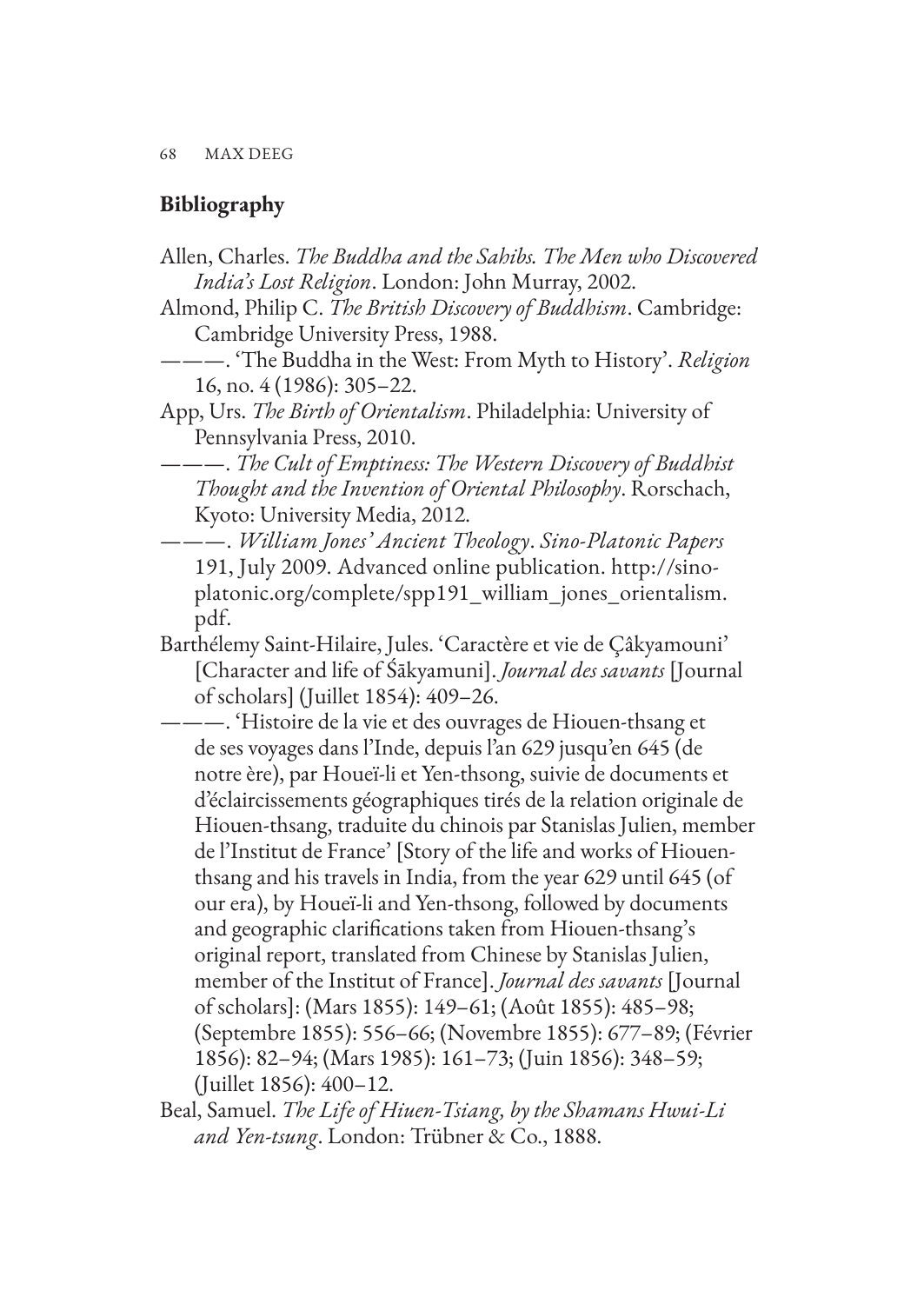- ———. *Si-Yu-Ki. Buddhist Records of the Western World, Translated From the Chinese of Hiuen-Tsiang (A.D. 629)* 2 vols. London: Trübner, 1884.
- ———. *Travels of Fah-Hian and Sung-Yun. Buddhist Pilgrims from China to India (400 A.D. and 518 A.D.)*. London: Trübner & Co., 1869.
- Beinorius, Audrius. 'Buddhism in the Early European Imagination: A Historical Perspective'. *Acta Orientalia Vilnensia* 6, no. 2 (2005): 7–22.
- Burnouf, Eugène. *Introduction à l'histoire du Buddhisme indien*  [Introduction to the history of Indian Buddhism]. Paris: Maisonneuve, 1876 (first published 1844). Translated by Katia Buffetrille and Donald S.Lopez, Jr. as *Introduction to the History of Indian Buddhism* (Chicago: Chicago University Press, 2010).
- Cannon, Garland. *The Life and Mind of Oriental Jones: Sir William Jones, the Father of Modern Linguistics*. Cambridge: Cambridge University Press, 1990.
- Chavannes, Édouard. *Mémoire composé à l'époque de la Grande Dynastie T'ang sur les religieux éminents que allèrent chercher la Loi dans les pays d'occident par I-Tsing* [Memoir written by I-Tsing during the Grand Tang Dynasty on eminent monks who went in search of the Law in the Western countries.]. Paris, E. Leroux, 1894.
- ———. 'Voyage De Song Yun Dans l'Udyāna Et Le Gandhāra (518–522 P.C.)' [Song Yun's Voyage in Udyāna and Gandhāra (518–522 CE)]. *Bulletin de l'École Française d'Extrême-Orient* [Bulletin of the French School of the Extreme Orient] 3 (1903): 379–471.
- Colebrooke, Henry Thomas. *Miscellaneous Essays, Volume 1*. London: Wm. H. Allen & Co., 1837.
- Cunningham, Alexander. *The Ancient Geography of India, I. The Buddhist Period Including the Campaigns of Alexander, and the Travels of Hwen-Thsang*. London: Trübner & Co., 1871.
- ———. *Four Reports Made During the Years 1862, 1863, 1864, 1865*. Simla: Government Central Press (Archaeological Survey of India, Volume I), 1871.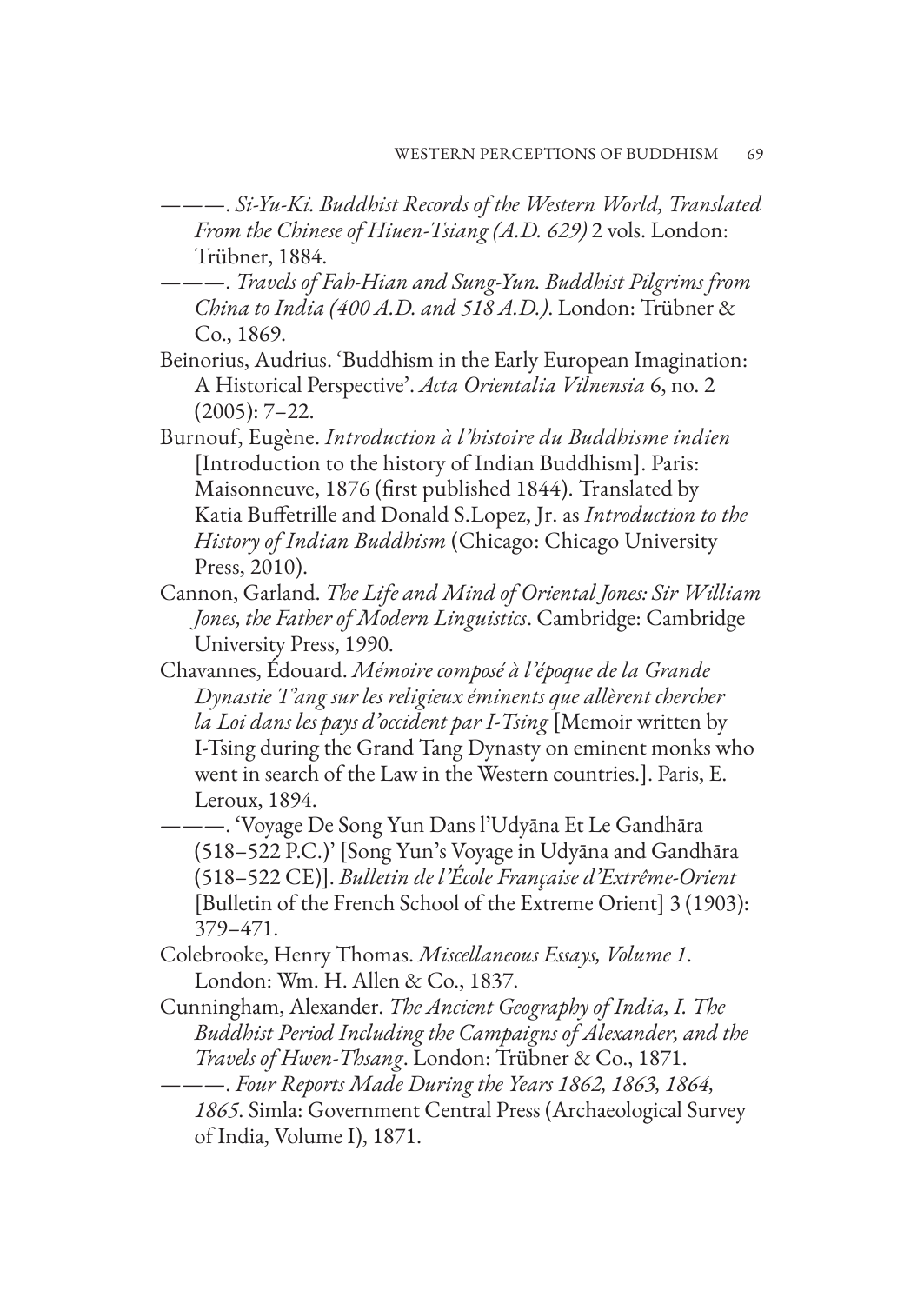- Deeg, Max. 'When Peregrinus is not Pilgrim: The Chinese "Pilgrims" Records—A Revision of Literary Genre and its Context'. In *Dharmayātra—Buddhist Pilgrimage in Time and Space,*  Christoph Cueppers & Max Deeg, eds., 65–95. Lumbinī: Lumbinī International Research Institute, 2014.
- ———. '"Tis all here. A treasure locked": Unlocking the wonder house of Chinese Buddhist travelouges'. In *Buddhism and Gandhara: An Archaeology of Museum Collections*, edited by Himanshu Prabha Ray, 47–69. London: Routledge, 2018.
- de Jong, Jan Willem. *A Brief History of Buddhist Studies in Europe and America*. Tokyo: Kosei Publishing Co., 1997.
- Franklin, Michael J. *Orientalist Jones: Sir William Jones, Poet, Lawyer, and Linguist, 1746–1794*. Oxford: Oxford University Press, 2011.
- Fuchs, Walter. *Huei-ch'ao's Pilgerreise durch Nordwest-Indien und Zentralasien um 726* [Huei-ch'ao's Pilgrimage through North-Western India and Central Asia around the Year of 726]. Sitzungsbericht der Preußischen Akademie der Wissenschaften, Philosophisch-Historische Klasse 30 [Session Report of the Prussian Academy of Sciences, Class of Philosophy and History], 426–69. Berlin: Verlag der Akademie der Wissenschaften, 1938.
- Giles, Herbert A. *The Travels of Fa-hsien (399–414 A.D.), or Record of the Buddhistic Kingdoms*. Cambridge: Cambridge University Press, 1923.
- Imam, Abu. *Sir Alexander Cunningham and the Beginnings of Indian Archaeology*. Dacca: Asiatic Society of Pakistan, 1966.
- Jones, William. *The Works of William Jones*. 6 vols. Vol. I. London: G.G and J. Robinson, 1799.
- Julien, Stanislas. 'Examen critique de quelques pages de chinois relatives à l'Inde, traduites par M. G. Pauthier, accompagné de discussions grammaticales sur certaines règles de position, qui, en chinois, jouent les mêmes rôles que les inflections dans les autres langues' [Critical study of some Chinese pages on India, translated by M.G Pautheir, accompanied by grammatical discussions on certain rules on position, which, in Chinese, play the same role as inflections in other languages]. *Journal Asiatique* [Asiatic Journal] ser. 3, t. 11 (Mai 1841): 401–556.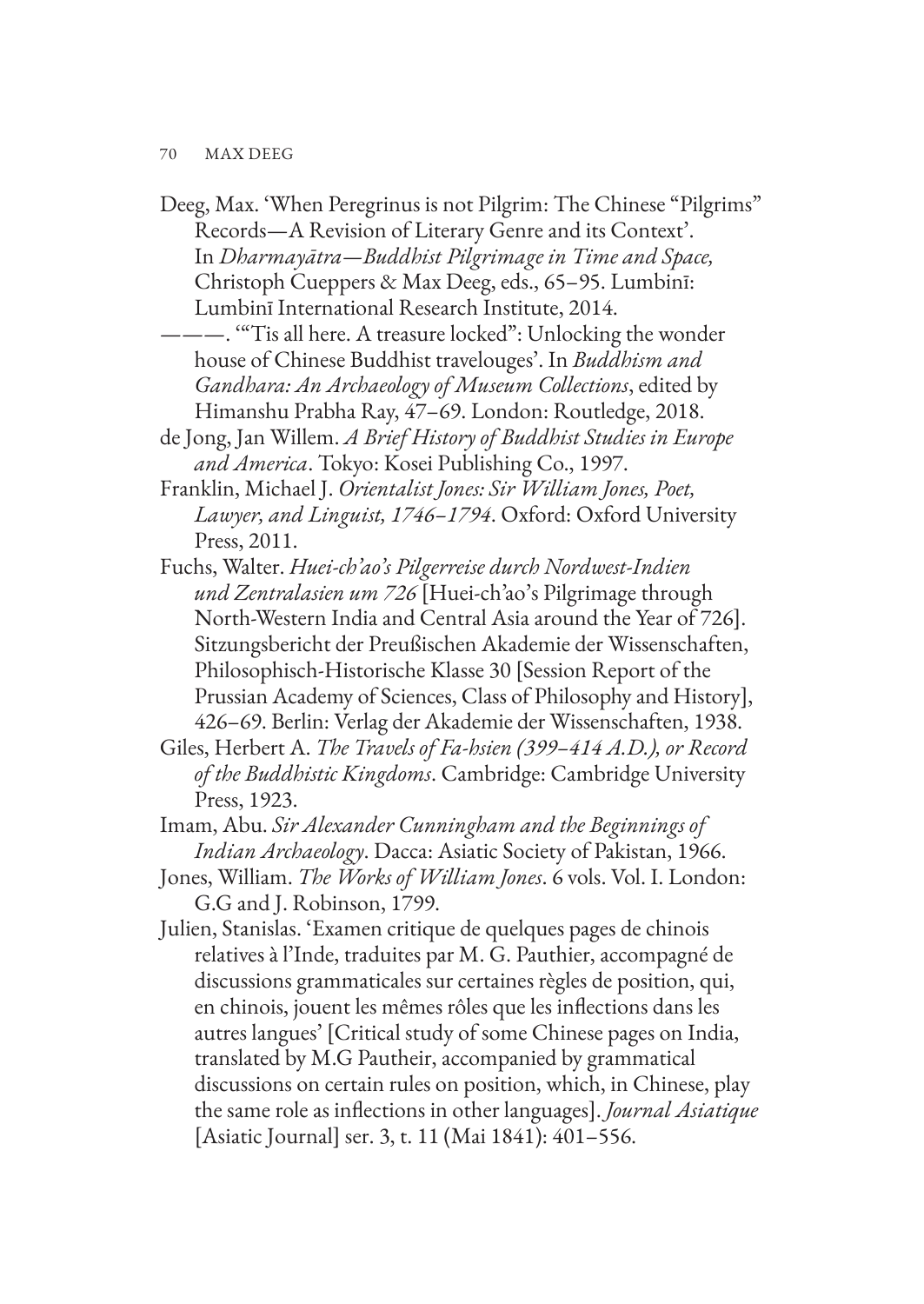———. 'Art. XIX.—Extrait du livre IV des Mémoires de Hiouenthsang' [Article XIX. Excerpt from the fourth book of Hiouenthsang's memoirs]. *Journal of the Royal Asiatic Society of Great Britain and Ireland* 16 (January 1856): 340–45.

———. *Histoire de la vie de Hioun-Thsang et des ses voyages dans l'Inde, depuis l'an 629 jusqu'en 645, par Hoei-Li et Yen-Thsong*  [Story of the life of Hioun-Thsang and his travels in India, from the year 629 until 645, by Hoei-Li and Yen-Thsong]. Paris: Imprimerie impériale, 1853.

———. *Mémoires sur les contrées occidentales, traduits du Sanscrit en Chinois, en l'an 648, par Hiouen-Thsang, et du Chinois en Français* [Memoirs of Western regions, translated from Sanskrit to Chinese in 648 by Hiouen-Thsang, and from Chinese to French.]. 2 tômes. Paris: Imprimerie impériale, 1857 / 58.

Lassen, Christian. *Indische Alterthumskunde. Erster Band: Geographie und die älteste Geschichte* [The Study of Indian Antiquity. Volume One: Geography and Antiquity]. Bonn: Verlag von H. B. König, 1847.

———. *Indische Alterthumskunde. Zweiter Band: Geschichte von Buddha bis auf die Ballabhi- und jüngere Gupta-Dynastie* [The Study of Indian Antiquity. Volume Two: The History from the Buddha to the Ballabhi and Earlier Gupta Dynasty]. Bonn: Verlag von H. B. König, 1852.

———. *Indische Alterthumskunde. Dritter Band: Geschichte des Handels und des griechisch-römischen Wissens von Indien und Geschichte des nördlichen Indiens von 319 nach Christi Geburt bis auf die Muhammedaner* [The Study of Indian Antiquity. Volume Three: The History of Trade and of Graeco-Roman Knowledge of India, and the History of Northern India between 319 A.D. Until the Muslims.]. Leipzig: Verlag von L. A. Kittler, 1858.

———. *Indische Alterthumskunde. Vierter Band: Geschichte des Dekhans, Hinterindiens und des Indischen Archipels von 319 nach Christi Geburt bis auf die Muhammedaner und die Portugiesen. Nebst Umriss der Kulturgeschichte und der Handelsgeschichte dieses Zeitraums* [The Study of Indian Antiquity. Volume Four: The History of Deccan, South-East Asia and the Indian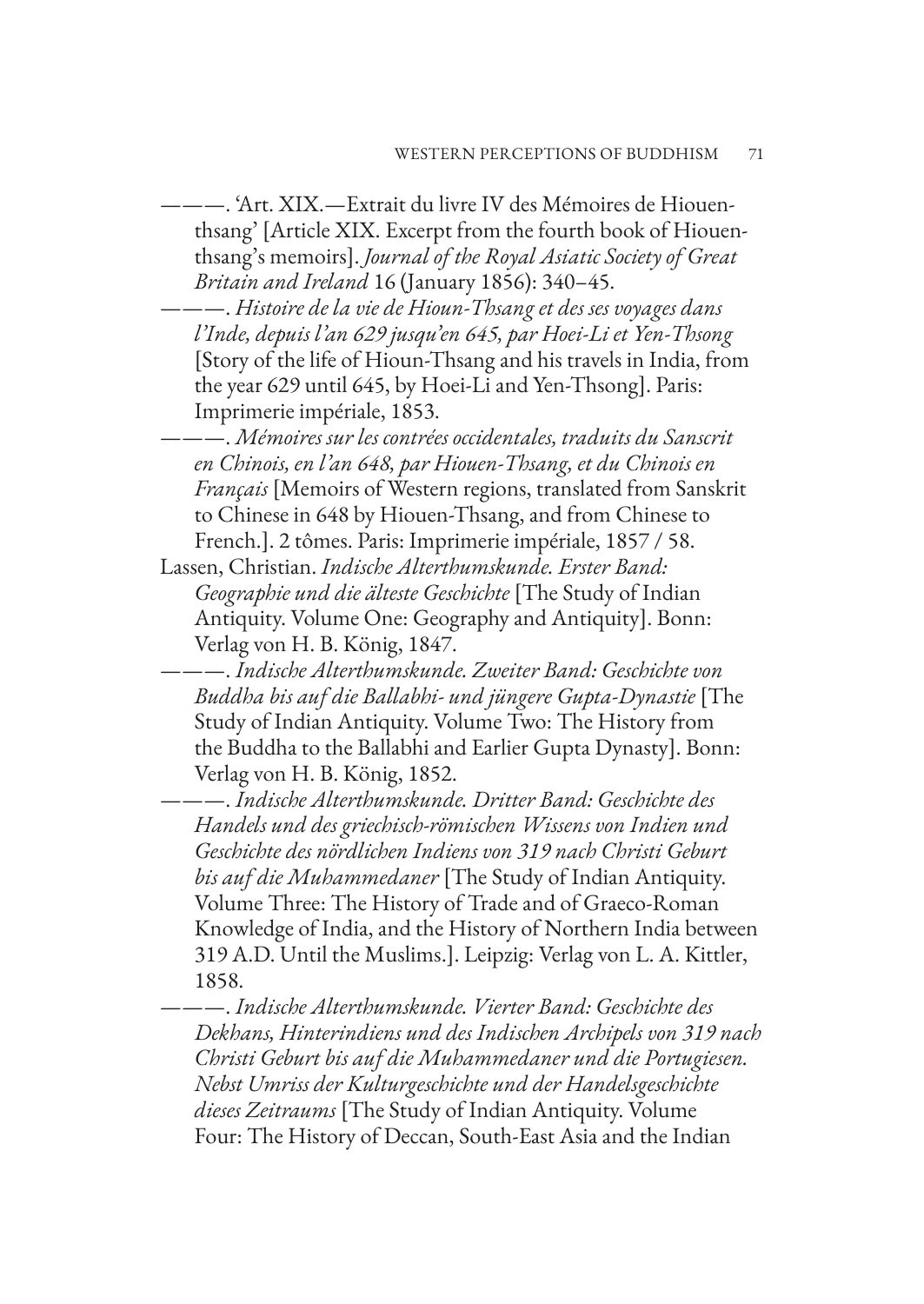Archipelago between 319 A.D. until the Muslims and the Portuguese, Together with an Outline of Cultural History and the History of Trade in Said Period]. Leipzig: Verlag von L. A. Kittler, 1861.

- ———. *Indische Alterthumskunde. Anhang zum III. und IV. Bande: Geschichte des chinesischen und arabischen Wissens von Indien*  [The Study of Indian Antiquity. Supplement to Vols. Three and Four: The History of Chinese and Arabian Knowledge of India]. Leipzig: Verlag von L. A. Kittler, 1862.
- Legge, James. *A Record of Buddhistic Kingdoms. Being an Account by the Chinese Monk Fâ-Hien of His Travels in India and Ceylon (A.D. 399–414) in Search of the Buddhist Books of Discipline*. Oxford: Clarendon Press, 1886.
- Leoshko, Janice. *Sacred Traces: British Explorations of Buddhism in South Asia*. Aldershot, Burlington: Ashgate, 2003.
- Lévi, Sylvain & Édouard Chavannes. 'L'itinéraire d'Ou-K'ong (751– 790)'. *Journal Asiatique* [Asiatic Journal] ser. 9, t. 6 (Septembre– Octobre 1895): 341–84.
- Lopez, Donald. 'Buddha'. In *Critical Terms for the Study of Buddhism*, edited by Donald Lopez, 13–36. Chicago: The University of Chicago Press, 2005.
- ———. *From Stone to Flesh: A Short History of the Buddha*. Chicago: The University of Chicago Press, 2013.
- ———. 'Introduction'. In *Introduction to the History of Indian Buddhism*, by Eugène Burnouf, 1–27. Chicago: Chicago University Press, 2010.
- Neumann, Karl. 'Pilgerfahrten buddhistischer Priester von China nach Indien'. *Historisch-Theologische Zeitschrift* Vol. III, 2 (1833): 114–77.

———. Review of *Foe Koue Ki ou Relation des royaumes bouddhiques: Voyage dans la Tartarie, dans l'Afghanistan et dans l'Inde, execute à la fin du IVe siècle, par Chy Fa Hian. Traduit du Chinois et commenté par M. Abel Rémusat Ouvrage posthume, rev., complété, et augm. d'éclaircissements nouveaux par MM. Klaproth et Landresse* [Foe Koue Ki or Relations of Buddhist Kingdoms: A voyage in Tatary, Afghanistan and in India, executed at the end of the fourth century, by Chy Fa Hian.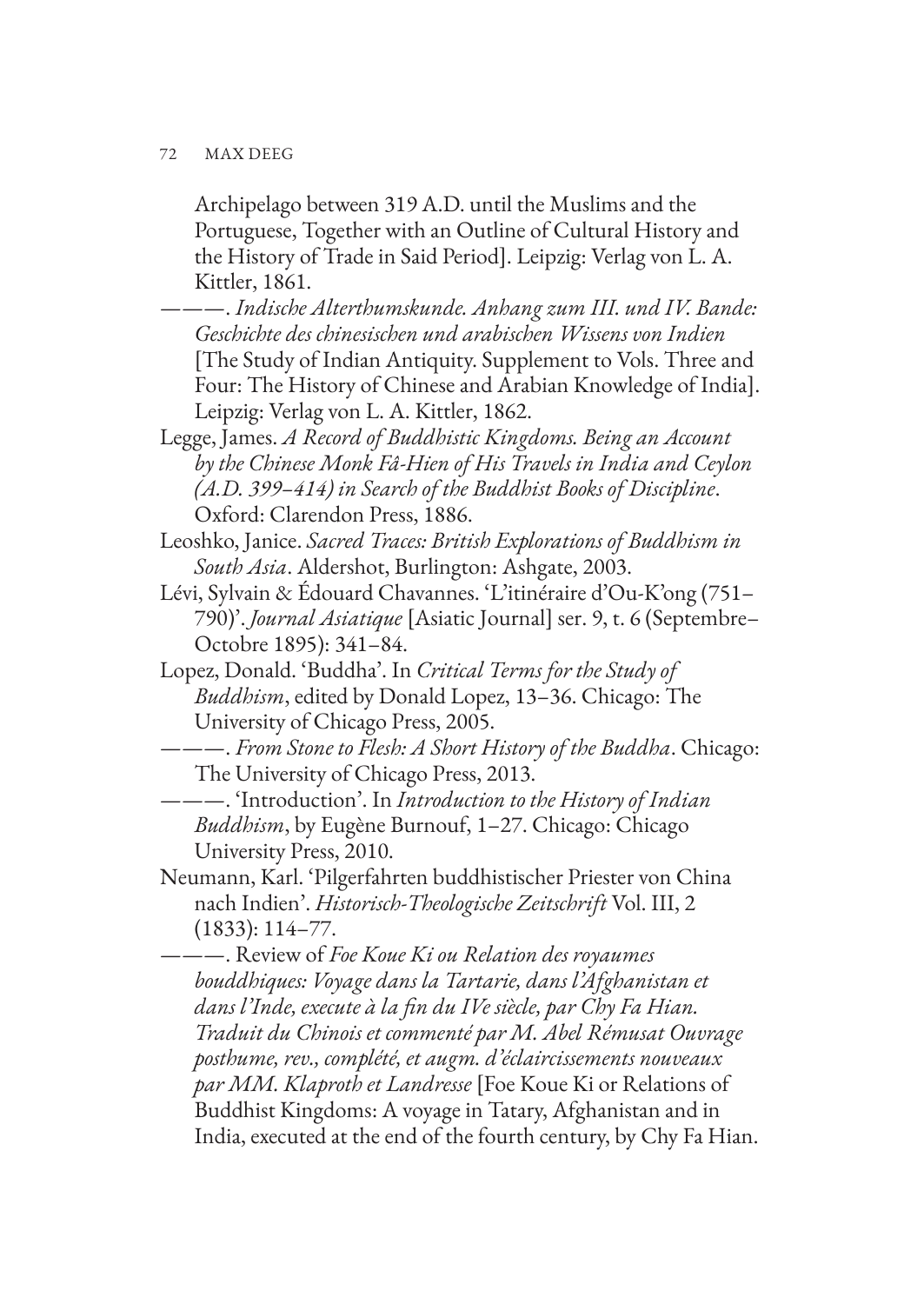Translated from Chinese and comments by M. Abel Rémusat Posthumous work, newly revised, completed, and augmented for clarity by MM. Klaproth and Landresse]. *Zeitschrift für die Kunde des Morgenlandes* [Journal of the Study of the Orient] 3 (1840): 105–51.

- Osterhammel, Jürgen. *Die Verwandlung der Welt: Eine Geschichte des 19. Jahrhunderts* [The Transformation of the World: A History of the 19th Century]. München: C. H. Beck, 2009.
- Osterhammel, Jürgen, and Patrick Camiller, trans. *The Transformation of the World: A Global History of the Nineteenth Century*. Princeton: Princeton University Press, 2014.
- Prinsep, James. *Essays on Indian Antiquities, Historic, Numismatic, and Palæographic of the Late James Prinsep*. Edited, with notes, and additional matter by Edward Thomas. Vol. II. London: John Murray, 1858.
- Rémusat, Jean-Pierre Abel. *Foĕ Kouĕ Ki, ou, Relation des royaumes bouddhiques: voyage dans la Tartarie, dans l'Afghanistan et dans l'Inde, exécuté, à la fin du IVe siècle par Chy Fa Hian. Traduit du chinois et commenté par Abel Rémusat. Ouvrage posthume, rev., complété, et augm. d'éclaircissements nouveaux par MM. Klaproth et Landresse.* Paris: Imprimerie royale, 1836. Translated by J. W. Laidlay as *The Pilgrimage of Fa Hian; from the French Edition of the 'Foe Koue Ki' of MM. Rémusat, Klaproth, and Landresse. With Additional Notes and Illustrations*. Calcutta: Baptist Mission Press, 1848.
- Ritter, Carl. *Die Erdkunde im Verhältnis zur Natur und Geschichte des Menschen oder allgemeine vergleichende Geographie als sichere Grundlage des Studiums und Unterrichts in physicalischen und historischen Wissenschaften* [Geography and ist Relation to the Nature and History of Man, or: General and Comparative Geography as a Solid Foundation of the Study and Instruction of the Physical and Historic Sciences], 21 vols. Berlin: G. Reimer, 1817.

———. *Die Stupa's (Topes) oder die architectonischen Denkmale an der Indo-Baktrischen Königsstrasse und die Colosse von Bamiyan (Eine Abhandlung zur Althertumskunde des Orients)*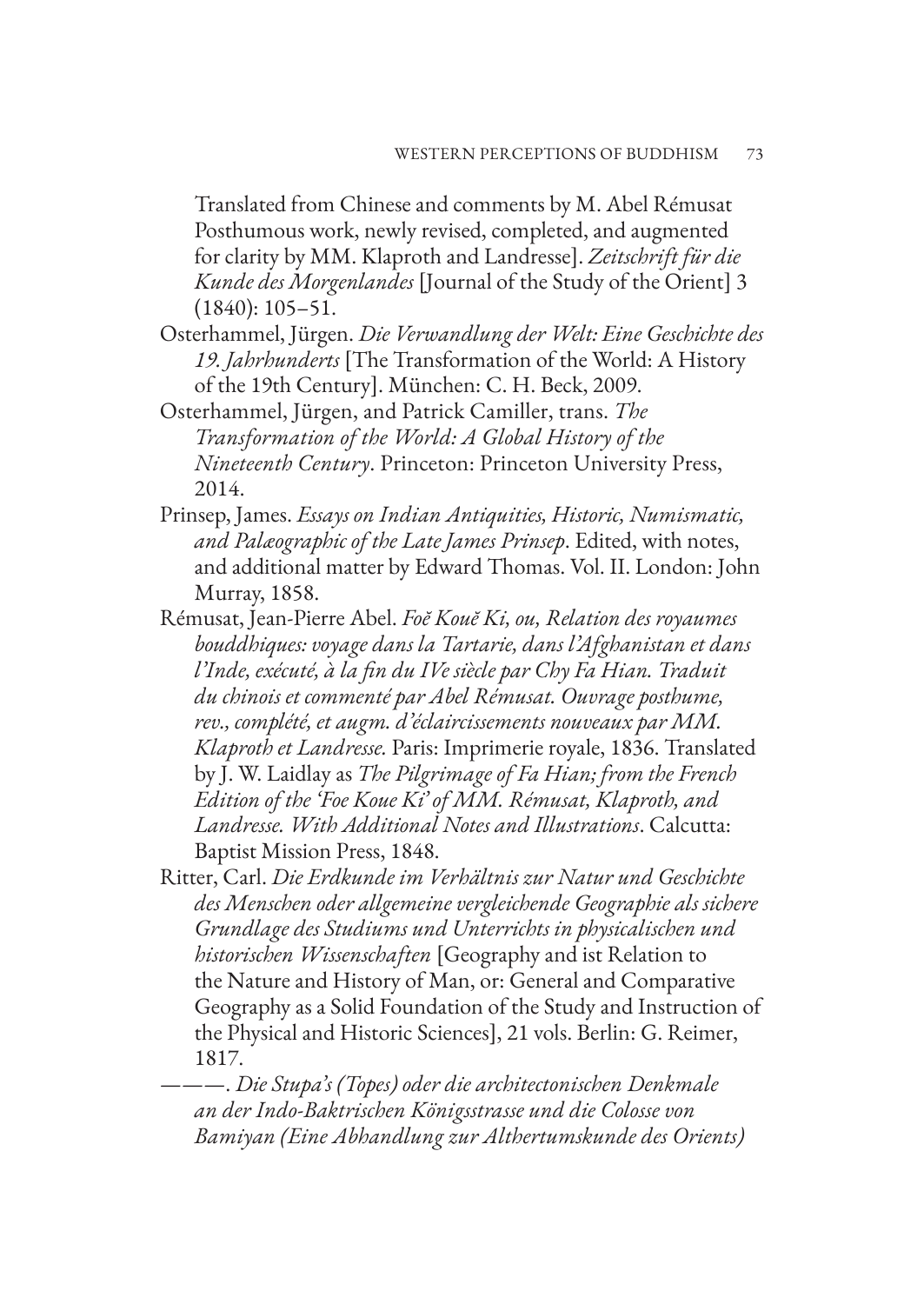[The Stupas or the Architectural Monuments Along the Indo-Bactrian Road of Kings and the Colossi of Bamiyan (A Treatise on the Study of Oriental Antiquity)]. Berlin: Nicolai'sche Buchhandlung, 1838.

- Salomon, Richard. *Indian Epigraphy: A Guide to the Study of Inscriptions in Sanskrit, Prakrit, and Other Indo-Aryan Languages*. New York, Oxford: Oxford University Press, 1998.
- Silk, Jonathan. 'The Victorian Creation of Buddhism'. Review of Almond 1988. *Journal of Indian Philosophy* 22, no. 2 (1994): 171–96.
- Sykes, William Henry. 'Notes on the Religious, Moral, and Political State of India before the Mahomedan Invasion, chiefly founded on the Travels of the Chinese Buddhist Priest Fa Hian in India, A.D. 399, and on the Commentaries of Messrs. Rémusat, Klaproth, Burnouf, and Landresse.' *Journal of the Royal Asiatic Society of Great Britain and Ireland* 6, no. 12 (July 1841): 248–484.
- Takakusu Junjirō. *A Record of the Buddhist Religion, as Practised in India and the Malay Archipelago (AD 671–695), by I-Tsing*. London: Carendon Press, 1896.
- Turnour, George. *An Epitome of the History of Ceylon, Compiled from Native Annals: And the First Twenty Chapters of the Mahawanso*. Ceylon: Cotta Church Mission Press, 1836. ———. *The Mahávanso in Roman Characters, With the Translation Subjoined; and an Introductory Essay on Páli Buddhistical*

- Walravens, Hartmut. *Zur Geschichte der Ostasienwissenschaften in Europa: Abel Rémusat (1788–1832) und das Umfeld Julius Klaproths (1783–1835)* [On the History of East Asian Studies in Europe: Abel Rémusat (1788–1832) and the environs of Julius Klaproth (1783–1835)]. Wiesbaden: Otto Harrassowitz, 1999.
- Watters, Thomas. *On Yuan Chwang's Travels in India*. 2 vols. London: Royal Asiatic Society, 1904.
- Wilson, Horace Hayman. 'Abstract of the Content of the Dulvá, or First Portion of the Káh-gyur, from the Analysis of Mr. Alexander Csoma de Körös'. *Journal of the Asiatic Society of Bengal* 1, no. 1 (1832): 1–8.

*Literature.* 2 vols. Ceylon: Cotta Church Press, 1837.